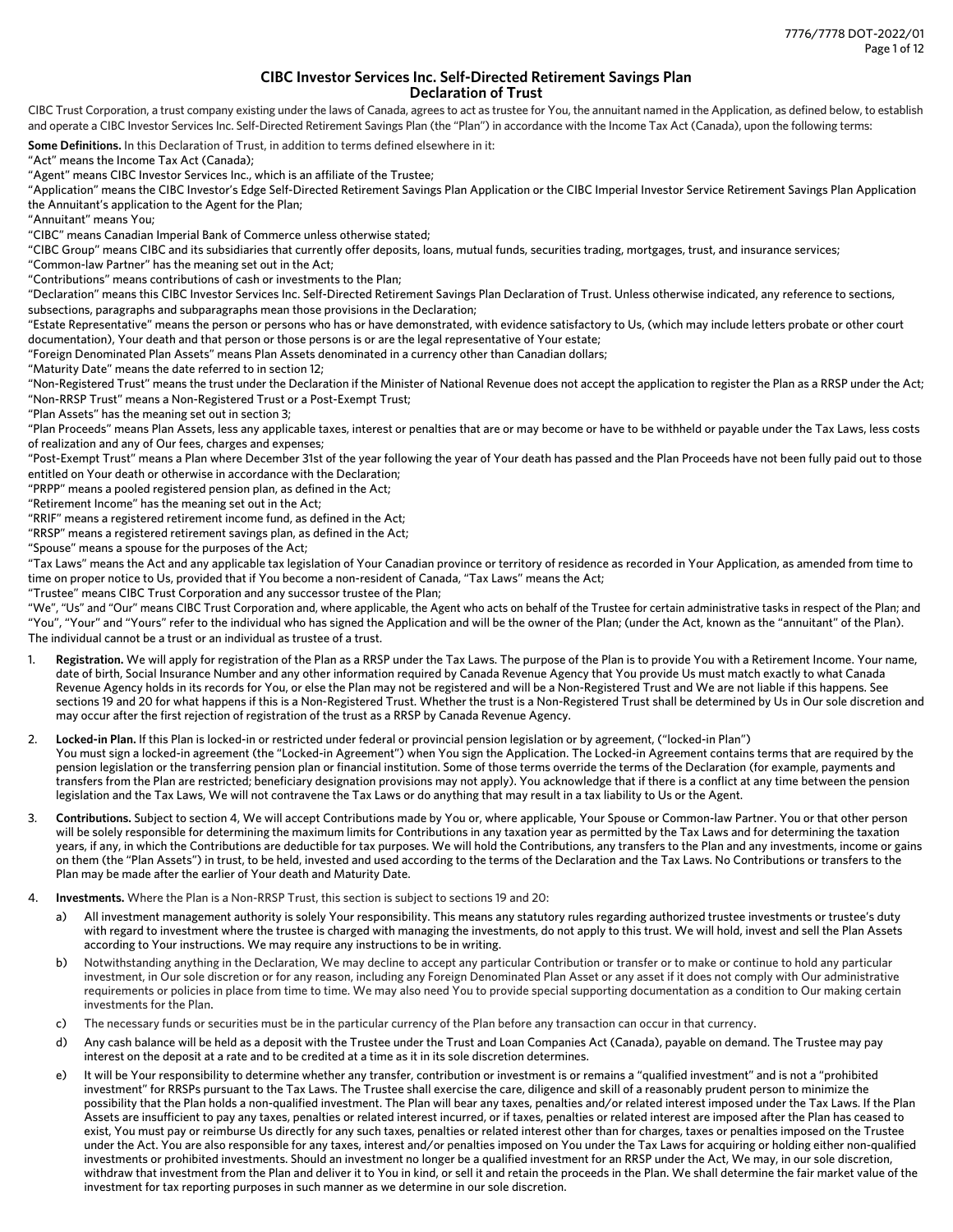- f) We will not be responsible for any loss or tax resulting from the sale or other disposition or any valuation of any investment forming part of the Plan Assets, including any conversion to or from Foreign Denominated Plan Assets for any purposes of the Plan.
- 5. **Foreign Denominated Plan Assets.** Where You have chosen Foreign Denominated Plan Assets to be bought, sold or held in the Plan:
	- a) Any tax withholding or reporting under Tax Laws in regard to Foreign Denominated Plan Assets will be in Canadian dollars, at the applicable exchange rate. It is Your responsibility to make sure any limits under Tax Laws that apply to You and the Plan are met, including if a transaction involves Foreign Denominated Plan Assets;
	- b) We may transfer assets within the Plan between different currencies in order to administer the Plan, including to prevent debit balances; and
	- c) In connection with any transfer within or from the Plan or any withdrawal or payment of fees and expenses under the Declaration, We may sell and convert between Foreign Denominated Plan Assets of different currencies or between Canadian dollars and Foreign Denominated Plan Assets, at the applicable exchange rate. We will have no liability to You in respect of any sold or converted Plan Assets or for any losses that may result from those sales or conversions.
- 6. **Income Tax Receipts.** On or before March 31 in each year, We will send to You, Your Spouse or Your Common-law Partner, as applicable, a receipt showing Contributions made by You or that person during the preceding year and, if applicable, the first 60 days of the current year. You, Your Spouse or Your Common-law Partner will be solely responsible for ensuring that any deductions claimed for income tax purposes do not exceed the permitted deductions under the Tax Laws.
- 7. **Your Account and Statements.** We will maintain an account in Your name showing all Contributions, transfers, investments and withdrawals. We will provide You account statements as required under securities regulations. We will make returns and file reports as may be required from time to time by the Tax Laws.
- 8. **Management and Ownership.** We may hold any investment in Our own name, in the name of Our nominee or Agent, in bearer form or in another name or form, or with any custodian, clearing corporation or depository, as We may determine. We may generally exercise the power of an owner with respect to the Plan Assets, including the right to vote or give proxies to vote, however, We may decline to act or as a condition to acting may require You to sign documents related to subscriptions, voting, proxies or other corporate actions, as We in Our sole discretion determine and We will have no liability for acting or declining to act. We may sell assets to pay any assessments, taxes or charges in connection with Your or the Plan's liability. In exercising Our rights and carrying out Our responsibilities, We may employ agents and advisors, including legal counsel, and may act or not act on the advice or information of any agent or advisor.
- 9. **Refund of Over-Contributions.** We will, upon receiving a written request from You or, if applicable, Your Spouse or Common-law Partner, make a refund payment to that person in order to reduce the amount of tax that would otherwise be payable under Part X.1 of the Act, or under any other Tax Laws, by that person. We will not be responsible for determining the amount of any refund payment.
- 10. **Withdrawals.** Subject to applicable pension legislation or agreement if this is a locked-in Plan, You may, by written instructions at any time before the commencement of a Retirement Income, request that We pay You all or any part of the Plan Proceeds.

## 11. **Transfers (other than on Maturity Date).**

- a) Transfers to Other Plans: Subject to any reasonable requirements We impose, You may direct Us in writing to transfer all or any part of the Plan Proceeds to:
	- i) RRSP, RRIF, PRPP: a RRSP, RRIF, PRPP or registered pension plan of Yours; or
	- ii) Transfer on Marriage or Common-law Partnership Breakdown: an RRSP, RRIF or PRPP under which Your Spouse/Common-law Partner or former Spouse/ Common-law Partner is an annuitant, where You and Your Spouse/Common-law Partner or former Spouse/Common-law Partner are living separate and apart and the transfer is made under a decree, order, or judgment of a competent tribunal, or a written separation agreement, relating to a division of property between You and Your Spouse/Common-law Partner or former Spouse/Common-law Partner in settlement of rights arising out of, or on the breakdown of, Your marriage or common-law partnership. Both You and Your Spouse/Common-law Partner or former Spouse/Common-law Partner must be alive at the time of the transfer for Us to complete it.

These transfers will take effect in accordance with the Tax Laws and any other applicable law and within a reasonable time after any required forms have been completed. Subject to section 13, You may specify in writing which Plan Assets You wish Us to transfer in kind or sell.

- b) Transfers from Other Plans: We may accept transfers to the Plan from:
	- i) RRSP or PRPP: an RRSP or PRPP registered in Your name;
	- ii) Transfer on Marriage or Common-law Partnership Breakdown: an RRSP, RRIF or PRPP belonging to Your Spouse/Common-law Partner or former Spouse/ Common-law Partner where You and Your Spouse/Common-law Partner or former Spouse/Common-law Partner are living separate and apart and the transfer is made pursuant to a decree, order, or judgment of a competent tribunal, or a written separation agreement, relating to a division of property between You and Your Spouse/Common-law Partner or former Spouse/Common-law Partner in settlement of rights arising out of or on the breakdown of Your marriage or common-law partnership. Both You and Your Spouse/Common-law Partner or former Spouse/Common-law Partner must be alive at the time of the transfer for Us to complete it;
	- iii) Pension Plan Transfers: a registered pension plan as defined by the Act of which You are a "member" (as defined in subsection 147.1 (1) of the Act), or a registered pension plan of Your Spouse/Common-law Partner or former Spouse/Common-law Partner in accordance with subsection 147.3(5) or (7) of the Act (which permits a transfer on marriage/common-law partnership breakdown or after the Spouse/Common-law Partner or former Spouse/Common-law Partner dies);
	- iv) Transfers of Refunds of Premium, etc.: You, if it is an amount described in sub-paragraph 60(l)(v) of the Act (which permits transfers of RRSP refund of premiums, RRSP annuity commutation payments, and RRIF designated benefits); or
	- v) Other Transfers: such other sources as may be permitted under the Tax Laws from time to time.

We may determine the minimum dollar amount of each transfer to the Plan. We may change that amount at any time.

### 12. **Purchase of Retirement Income or Transfer to a RRIF.**

- a) Upon the Maturity Date of the Plan, You must either purchase a Retirement Income or transfer the Plan to a RRIF held by You as the annuitant ("Your RRIF"). You may select the Maturity Date, but it must be on or before December 31 of the year in which You attain seventy-one (71) years of age (or such other age as specified by the Tax Laws) and it must meet any other requirements under the Tax Laws. You must notify Us in writing at least sixty (60) days prior to the Maturity Date as to the date you have selected and You must also instruct Us at that time, subject to any restrictions on the particular Plan Assets, to:
	- i) sell the Plan Assets and apply the Plan Proceeds to purchase a Retirement Income;
	- ii) transfer the Plan Proceeds to Your RRIF; or
	- iii) facilitate a combination of (i) and (ii) that You specify in Your instructions.
- b) If You instruct Us to purchase a Retirement Income for You, You must also specify the particular type of annuity, in accordance with section 146 of the Act, that You would like to receive as Your Retirement Income and the name of the authorized company from which We are to purchase it. Any annuity selected may have one or more of the features permitted by subsection 146(3) of the Act. However, any Retirement Income acquired may not be assigned in whole or in part and must be commuted if it would otherwise become payable to a person other than You or, after Your death, Your Spouse/Common-law Partner. It is solely Your responsibility to select a Retirement Income that complies with the Tax Laws, and if this is a locked-in Plan, the applicable pension laws or agreement.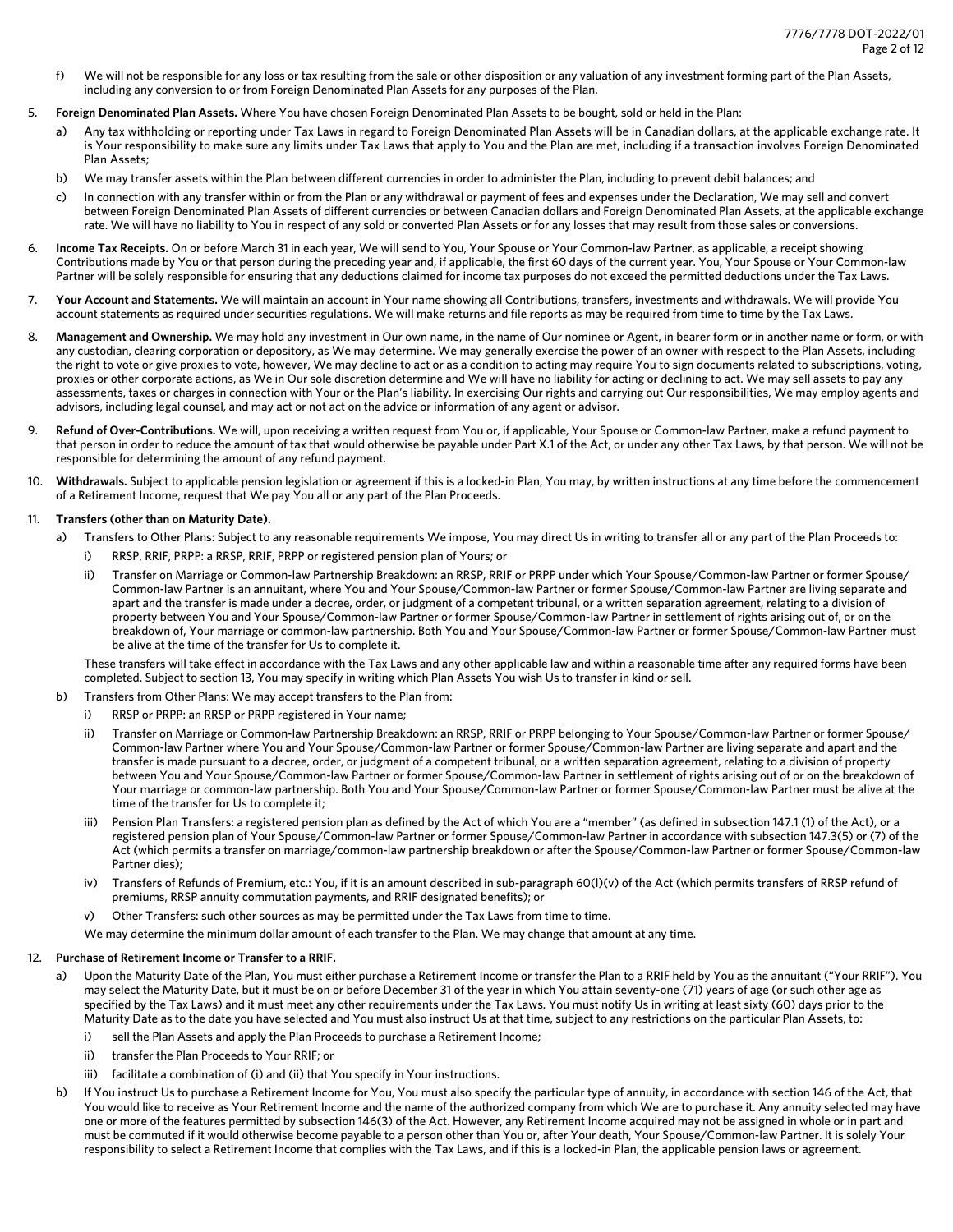- c) If You do not notify Us and You do not select a Maturity Date within sixty (60) days prior to December 31 of the year in which You attain age 71 (or such other age as specified by the Tax Laws), We will on or before the end of that year establish a CIBC Investor Services Inc. RRIF for You by transferring the Plan Assets in kind into a CIBC Investor Services Inc. RRIF subject to the requirements of the Tax Laws. However, if the CIBC Investor Services Inc. RRIF is not available, then We shall apply the Plan Proceeds to establish another RRIF of a type and issued by a company including any member of the CIBC Group as We may determine in Our absolute discretion. The day on which the transfer takes place will be deemed to be the Maturity Date for this Plan. In respect of the RRIF, You shall be deemed:
	- i) to have elected to use Your age to determine the minimum amount payable under the RRIF according to the Tax Laws; and
	- ii) not to have elected to designate Your Spouse/Common-law Partner to become the successor annuitant of the RRIF upon Your death; and
	- iii) not to have designated any other beneficiary of the RRIF on Your death.

However, if the property held in the Plan is insufficient to meet the minimum requirements for establishing a RRIF, as determined by Us in Our sole discretion, We shall sell the Plan Assets, and at Our option and in Our sole discretion, either mail a cheque payable to You for the Plan Proceeds to You at the address on record for You as provided for in subsection 29(b) or deposit the Plan Proceeds to an account in your name alone at a member of the CIBC Group. You agree that We will have absolutely no liability to You for this, including any losses that may be incurred due to that sale.

You appoint Us as Your attorney in fact, which appointment is given for consideration, coupled with an interest, and irrevocable, to execute on Your behalf the client RRIF account application form, including to request the carrier of the retirement income fund to apply for registration of it, the locked-in agreement if this is a locked-in Plan, and any and all other documents or agreements that are required by law or required or deemed appropriate by Us, in Our absolute discretion, and make such elections as are necessary to establish a RRIF for You. Copies of those documents will be retained in a file for You with respect to the RRIF.

- 13. **Payments, Transfers and Asset Liquidation Generally.** The following applies to any withdrawals, transfers or any other payments required under the Declaration including fees and expenses under section 25, all referred to in this section as "Payment" or "Payments", and any other time assets are liquidated:
	- a) It is solely Your responsibility to ensure that there is sufficient cash in the Plan to make Payments. We are not required to make any Payment in kind.
	- b) In order to make any Payment, to the extent We deem appropriate, We may, without notice to You, sell all or convert part of any of the Plan Assets at the price or prices as We, in Our sole discretion, may determine, and We will deduct any applicable fees and expenses. We will have no liability to You in respect of any sold or converted Plan Assets or for any losses that may result from those sales or conversions.
	- c) We will withhold and remit any income taxes as required.
	- d) A Payment or asset liquidation will only take effect in accordance with the Tax Laws and any other applicable law. No withdrawal or transfer will be made until all liabilities (including for all fees, charges and taxes) have been paid or provided for.
	- e) In connection with any Payment or asset liquidation, We may, without notice to You, sell and convert between Foreign Denominated Plan Assets of different currencies or between Canadian dollars and Foreign Denominated Plan Assets, at the applicable exchange rate. We will have no liability to You in respect of any sold or converted Plan Assets or for any losses that may result from those sales or conversions.
	- f) Any exchange required between Canadian and foreign currency will be carried out by CIBC or a member or associate of the CIBC Group (any of which is referred to in this paragraph as "CIBC"). In performing any actual currency conversion in or for the Plan, CIBC will act as principal in buying and selling currency from and to You and CIBC will earn spread-based revenue determined by the difference between the rates at which CIBC buys and sells the currency, the rates determined by CIBC in its sole discretion at the time of the buy and sell without having to obtain rates that limit the spread-based revenue. The spread-based revenue will be in addition to any commission, fee or revenue otherwise payable by You to CIBC on the transaction giving rise to the conversion of currency or otherwise payable to the Trustee of the Plan. The spread-based revenue will be in addition to any commission, fee or revenue otherwise payable by You on the payment out or on the account or otherwise payable to the Trustee or Agent.
	- g) We will be discharged from all further duties and liabilities in respect of any Payment of Plan Assets.
	- h) We are not required to make a Payment from the Plan at any time if We determine that We may suffer legal and/or reputational risk, or that We may be in violation of any law, rule, regulation, agreement or internal policy applicable to us. Without limiting the generality of the previous statement, this includes the Special Economic Measures Act (Canada), or any other regulatory sanctions.
- Payment on Death. Subject to applicable pension legislation or agreement if this is a locked-in Plan, on Your death, We will pay the Plan Proceeds to the Estate Representative and not in accordance with any beneficiary designation unless the beneficiary designation is effective in Your jurisdiction as of the date of the Your death such that a RRSP or proceeds of a RRSP can pass outside of Your estate. Sections 15 through 18 are subject to this provision.
- 15. **Beneficiary Designation.** The following applies with respect to beneficiary designation on Your Death and is subject to section 14 and applicable pension legislation if this is a locked-in Plan:
	- a) You may designate one or more persons ("Beneficiary" or "Beneficiaries") to receive the Plan Proceeds.
	- b) A designation may be made, changed or revoked by Will or by a written instrument in a form acceptable to Us which adequately identifies the Plan and is signed by and dated by You, as applicable, referred to as an "Instrument".
	- c) By designating a beneficiary or not making a designation, You are deciding how the Plan Proceeds are dealt with on Your death. This should be done as part of Your estate planning, with appropriate legal and tax advice. If You designate a charity as a beneficiary, it must be incorporated. If You designate an entity that is not an individual or a corporation as Your beneficiary, that part of Your designation will be considered invalid and treated as not having been made by You.
	- d) It is not the Trustee's or Agent's responsibility, but is Your own responsibility, to make sure any beneficiary designation or other testamentary disposition reflects Your intentions from time to time, including if there is any change in Your status as a Spouse/Common-law Partner or the death or birth of any person You intend to designate as a beneficiary. It is Your responsibility to inform any Beneficiary, or RRSP Benefit Trustee or Minor's Trustee, both as defined below, or any person whom you may wish to appoint as Your estate representative of the terms of any designation or other testamentary disposition regarding the Plan. It is that person's responsibility to contact Us and provide Us with required information and documentation in order to access the Plan Proceeds; We are under no obligation to seek out that person during your lifetime or, after Your death. While We may choose to access the court after we have notice of Your death as set out in section 21, We are under no obligation to do that.
- 16. **Death of Annuitant.** The following applies on Your Death and is subject to section 14:
	- a) No transfers or Contributions are allowed into the Plan after Your death.
	- b) We will pay the Plan Proceeds in accordance with the latest dated Instrument We have notice of in Our records upon receiving satisfactory evidence of Your death and any other documents that We may require.
	- c) We may delay payment of the disposition of Plan Assets and distribution of Plan Proceeds for any period We may determine in Our absolute discretion if We believe that a delay is required or advisable to determine the proper recipient of the Plan Proceeds or under any applicable law. We will not be liable for any loss caused by a delay.
	- d) If We receive more than one Instrument or evidence of it, satisfactory to Us in Our sole discretion, We are entitled to pay the Plan Proceeds in accordance with the Instrument having the most recent execution date.
	- e) A Beneficiary who disclaims or at law is treated as having disclaimed the interest in the Plan arising on Your death will be deemed to have predeceased You.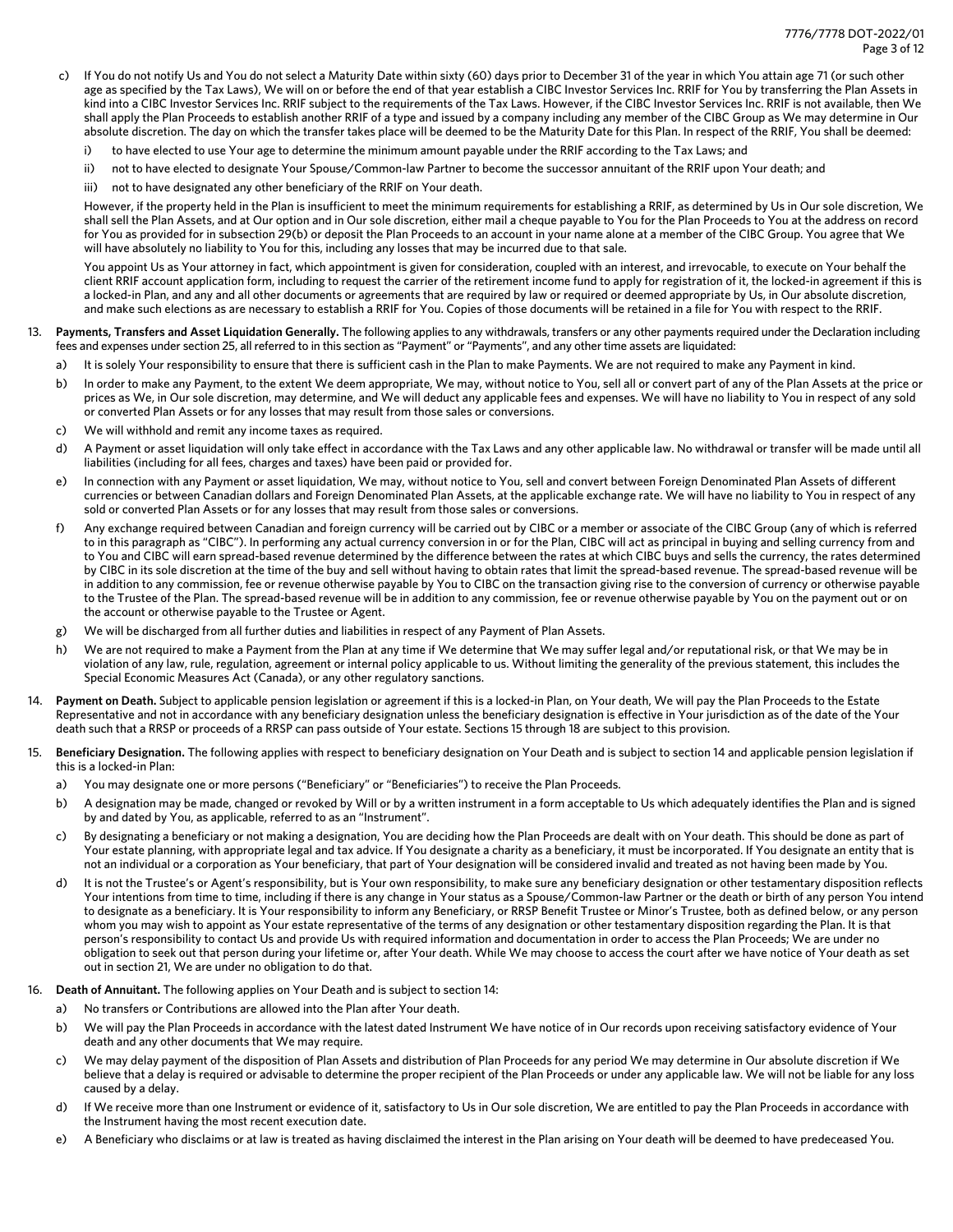- f) Unless otherwise provided in the Instrument:
	- i) if more than one Beneficiary is designated on the Instrument:
		- A. the Plan Proceeds will be divided among those of the Beneficiaries who survive You, in the percentage share specified by You; (if the percentage was unclear or not specified, the Plan Proceeds will be divided equally);
		- B. should any Beneficiary predecease You, the percentage share of the deceased Beneficiary will be divided equally among the Beneficiaries who survive You; and
		- C. if only one of the Beneficiaries survives You, that Beneficiary will receive the entire Plan Proceeds;
	- ii) if no Beneficiary is designated or all designated Beneficiaries die before You, the Plan Proceeds will be paid to the Estate Representative.
- g) We will continue to hold the Plan Assets invested until We receive an instruction from the person or, if there is more than one entitled person, instruction from all persons entitled to the Plan Assets to dispose of the Plan Assets subject to proof, to Our satisfaction, of that person's or those persons' entitlement and subject to the following:
	- i) if the entitled person is the Estate Representative, on the Estate Representative's direction to pay the Plan Proceeds, We will pay the Plan Proceeds as directed;
	- ii) if the entitled person is a sole Beneficiary, on the sole Beneficiary's direction to pay the Plan Proceeds, We will pay the Plan Proceeds as directed;
	- iii) if the persons entitled are multiple Beneficiaries, upon the direction of all Beneficiaries to pay the Plan Proceeds, We will pay the Plan Proceeds as directed; however, if we have not received direction from each Beneficiary as to how to pay the Plan Proceeds to which that Beneficiary is entitled, or there are, in Our view conflicting directions We cannot reconcile, We will convert the Plan Assets to Canadian cash and pay the proportional entitlement of the Plan Proceeds as directed by each Beneficiary who has given Us a satisfactory direction and hold the remaining balance in cash. We shall have no liability for converting to or holding as Canadian cash under this section, including any losses, expenses or taxes any Beneficiary or any other person incurs as a consequence of that conversion. For each Beneficiary from whom we have not obtained directions, We will be entitled to exercise Our discretion to pay the share of that Beneficiary into court in accordance with section 21.
- h) We will only pay the Plan Proceeds to the Beneficiary or Beneficiaries or the Estate Representative, as applicable, if We receive satisfactory evidence of death and any other documents or information We may require. Without limitation this means We may require:
	- i) letters probate or similar documents in order to establish that You did not subsequently revoke or amend the Beneficiary designation in those documents; and
	- ii) certain identification and other information from or about anyone before receiving Plan Proceeds.
- i) All amounts referred to in section 25 will be deducted before any distribution is made. We will be fully discharged once We make any transfers or payments, including if the payment is made to a Minor's Trustee or a RRSP Benefit Trustee, both as defined below, and even though any beneficiary designation made by You may be invalid as a testamentary instrument.
- 17. **Minor Designated as Beneficiary.** Subject to section 14: If You designate a trustee for a minor, absent any other specific terms in the Instrument regarding holding, investing, distributing and succession of trustee, You are directing Us to pay the minor's share of the Plan Proceeds (the "Minor's Share") to the person or persons You are naming on the Instrument as the trustee for the minor (the "Minor's Trustee"), until the minor reaches the age of majority at which time the Minor's Trustee is to pay the Minor's Share to the minor. However, if you designate a Minor's Trustee, should the Minor's Trustee not survive You or should they be unwilling or unable to receive the Minor's Share in trust, You direct Us to pay the Minor's Share to the parent(s) or guardian(s) of the property of the minor if permitted by the applicable provincial legislation or if not permitted, to the applicable provincial official or into court as the case may be. Nothing in this section precludes the Minor's Trustee from purchasing an annuity for the benefit of the minor in accordance with the applicable sections of the Act if deemed appropriate in the circumstances.

You understand that:

- a) payment of the Plan Proceeds to the Minor's Trustee constitutes a sufficient discharge to Us and We have no duty or responsibility to see to the application of the Plan Proceeds in accordance with any trust provisions in the Instrument or otherwise at law;
- b) as a consequence of this designation, the minor will be entitled to claim and use the Minor's Share once he or she becomes an adult;
- c) it is Our recommendation and that of the Agent, that if You wish to designate a minor, You do not use a designation form but instead that You set up a trust for the minor under Your Will or a formal beneficiary designation trust. You also understand that a properly drafted Will or trust would provide detailed instructions to the trustee(s) under the Will or trust, including with regards to permitted investments and the trustee's powers (for example, if needed, to advance funds to the minor before he or she becomes an adult). Without these instructions, the Minor's Trustee may be restricted in the types of investments that may be made and will be governed by trust legislation, which may be inflexible;
- d) We recommend that You obtain independent legal advice in respect of the effects of designating a minor or a Minor's Trustee; and
- e) You indemnify, save harmless, release and discharge Us and the Agent for and from, any claims, expenses and/or losses that may arise or be incurred as a result of You designating the Minor's Trustee.
- 18. **RRSP Benefit Trustee.** Subject to section 14: If You designate trustee(s) as or for the Beneficiary of the Plan, You are directing Us to pay the Plan Proceeds to the trustee(s) ("RRSP Benefit Trustee") to hold and distribute in accordance with the governing trust provisions contained in the Instrument. You understand that:
	- a) payment of the Plan Proceeds to the RRSP Benefit Trustee constitutes a sufficient discharge to Us and We have no duty or responsibility to see to the application of the Plan Proceeds in accordance with any trust provisions in the Instrument or otherwise at law;
	- b) We recommend that You obtain independent legal advice in respect of the validity and effect of designating the RRSP Benefit Trustee as or for the Beneficiary; and
	- c) You indemnify and save harmless, release and discharge Us and the Agent for and from, any claims, expenses and/or losses which may arise or be incurred as a result of You designating the RRSP Benefit Trustee.
- 19. **Non-RRSP Trust.** If the trust under this Declaration is a Non-RRSP Trust, the following apply:
	- a) All references in the Declaration and the Application to "Plan", shall mean "Non-Registered Trust" or "Post-Exempt Trust", as applicable, and:
		- i) for a Non-Registered Trust, any reference to the trust being or having the attributes as a RRSP is to be disregarded including the provisions regarding beneficiary designation;
		- ii) for a Post-Exempt Trust, the entitlement on death provisions in the Declaration and the applicable provisions of the Act, where the annuitant is deceased, continue to apply; and
		- iii) to the extent necessary, the term "Plan" shall be read as "trust".
	- b) The Trustee shall make the necessary filings and payment of tax as required from time to time under the Act and shall be entitled to charge the costs of doing so as well as a Non-RRSP Trust administration fee as expenses under section 25.
	- c) Notwithstanding section 4, upon determining this is or is about to become a Non-RRSP Trust, as soon as administratively possible, the Agent will convert the Plan Assets to cash, which will be Canadian dollars regardless of the currency the investments were in previously, and the Trustee will hold them in cash or in a Canadian dollar money market fund offered by a member of the CIBC Group, as chosen by the Agent from time to time.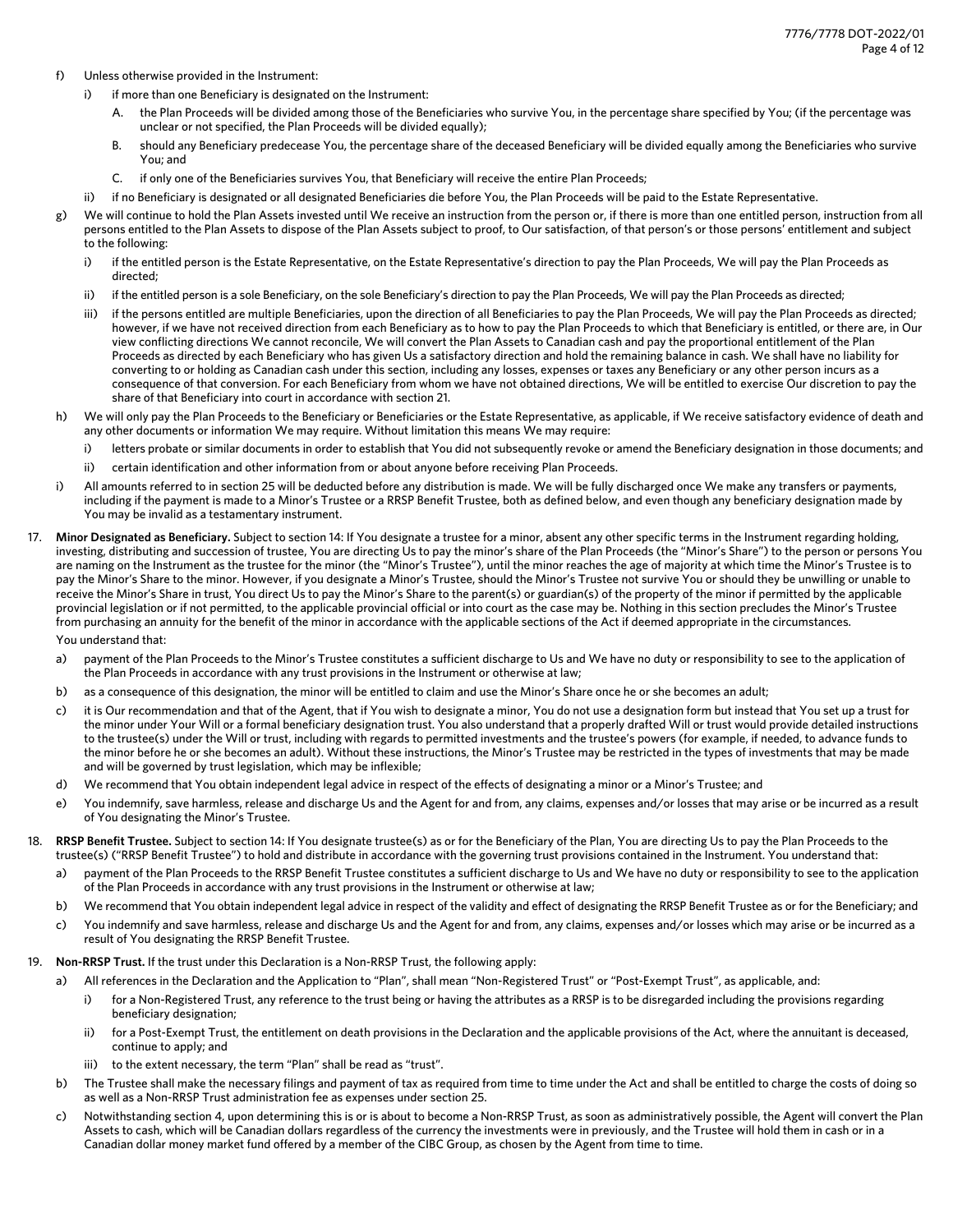d) For Post-Exempt Trusts, We may, in our sole discretion, determine to open a different account for this inter vivos trust with the Agent on terms We determine are reasonable and transfer the assets from the original Plan account with the Agent into the new account. Any cash in the different account for a Post-Exempt Trust will not be held as a deposit. We may invest the cash and pay interest on it at a rate or no rate as We determine, and to be credited at a time as We in Our sole discretion determine, regardless of how much of a return We make on the investment. We may keep the spread between the return We make from the investment and the amount of interest, if any, We pay on the cash. The terms of the Declaration as they apply to Post-Exempt Trusts will continue to apply to the different account.

## 20. **Terminating the Plan.**

- a) You may terminate the Plan by giving Us written notice.
- b) We may terminate the Plan at any time without notice, including if Your account with the Agent is terminated or closed as provided in any account agreement with the Agent.
- c) If We determine that:
	- i) the Plan contains a zero balance or a small amount and has remained at a zero balance or below that small amount level for a period of time, that small amount and period as determined by Us in Our sole discretion;
	- ii) the Plan is a Non-Registered Trust; or
	- iii) You have terminated the Plan or the Agent has terminated your account with the Agent, but You have not directed a withdrawal or transfer of all of the Plan Proceeds.

We may liquidate any investments and convert any Foreign Denominated Plan Assets to Canadian cash, if denominated in foreign currency. We may close the Plan and at Our option and in Our sole discretion, either mail a cheque payable to You for the Plan Proceeds to You at the address on record for You as provided for in subsection 29(b), or deposit the Plan Proceeds to an account in Your name alone at a member of the CIBC Group.

- d) We shall have no liability for closing the Plan and applying the Plan Proceeds under this section, including any losses, expenses or taxes You or any other person incurs as a consequence of the payment.
- e) Any termination will not affect the liabilities or obligations under the Declaration incurred prior to the termination and provisions regarding liability, limitation of liability and indemnity will survive termination of the Plan.

# 21. **Access to the Court.** If there is a dispute or conflict about:

- a) not making any payment or transfer from the Plan as set out in subparagraph 13(h);
- b) who is legally authorized to instruct on or entitled to the Plan and direct payment of Plan Proceeds during Your life or to apply for and accept payment of Plan Proceeds on Your death; or
- c) in Our view, a failure of persons entitled on Your death to properly instruct Us regarding payment of Plan Proceeds.

We are entitled to either apply to the courts for directions or pay the Plan Proceeds or portion of Plan Proceeds into court, which payment shall be in Canadian dollars, and, be discharged on that payment, and, in any such case, fully recover any legal costs We incur in this regard in accordance with section 25. This is in addition to any right at law of a trustee to pay trust assets into court.

- 22. **Proof of Age.** Your statement of Your date of birth in Your Application will be deemed to be a certification of Your age and Your undertaking to provide any further evidence or proof of age that may be required for the purpose of determining the Maturity Date and acquiring a Retirement Income.
- 23. Delegation by Trustee. You authorize Us to delegate to the Agent and any others, the performance of administrative, custodial and any other duties relating to the Plan, as We may determine appropriate from time to time. We will, however, bear ultimate responsibility for the administration of the Plan in accordance with the Declaration and the Tax Laws.

You acknowledge that We may pay the Agent all or any portion of Our fees and reimburse the Agent for its out-of-pocket expenses in performing its delegated duties. You also acknowledge that the Agent will earn normal brokerage commissions on investment transactions processed by Us or the Agent. You agree that the Agent or its affiliates may act as principal or market maker on the other side of a transaction or as part of larger transactions for the Plan, including options, fixed income and currency conversion transactions, and You agree to pay the Agent the applicable commissions on these transactions.

You acknowledge and agree that all protections, limitations of liability and indemnifications given to Us under the Declaration, are also given to and are for the benefit of the Agent.

- 24. Delegation by You. You may, by way of a duly executed power of attorney, in a form acceptable to Us, appoint an agent to give investment instructions, or otherwise deal with the Plan as Your agent, however We reserve the right to require proof satisfactory to Us, including requiring court documentation to that effect of the agent's authority, including with respect to any specific transaction, and also to refuse to deal with Your agent. You release Us from any claim or liability when acting upon the instructions of Your agent. Unless Your power of attorney specifically states otherwise, Your agent appointed under the power of attorney may provide Us and the Agent with information necessary for the "Know Your Client" regime under securities regulation and We may rely on that information.
- 25. **Fees and Expenses.** We are entitled to receive and may charge against the Plan reasonable fees and other charges specifically referred to in the Declaration and any other published fees and charges that We establish from time to time in conjunction with the Agent. We will give You notice of a change in the amount of any published fees as required by securities regulation. We are also entitled to reimbursement for all taxes, penalties and interest, legal fees and for all other costs and outof-pocket expenses incurred by Us or the Agent in connection with the Plan other than for charges, taxes or penalties imposed on the Trustee under the Tax Act. Without limiting the generality of the previous statement, We are specifically entitled to recover any legal fees and expenses incurred by Us or the Agent in connection with any dispute, conflict or uncertainty arising:
	- a) as a result of not making any Payment from the Plan as set out in subparagraph 13(h);
	- b) during Your lifetime, regarding who is legally authorized to instruct on the Plan or direct payment of Plan Proceeds;
	- c) as a result of any beneficiary designation or other testamentary disposition made by You either on the Plan or otherwise;
	- d) out of a third-party demand made upon the Plan; or
	- e) Your or any other person's interest or alleged interest in the Plan, including any issues involving marriage or common-law partnership breakdown.
	- Unless otherwise permitted by Us, fees, expenses, and reimbursements will be charged in Canadian dollars only.
- 26. **Our Liability.** We are entitled to act upon any instrument, certificate, notice or other writing believed by Us to be genuine and properly signed or presented. When the Plan is terminated and all of the Plan Proceeds are paid out, We will be released and discharged from any further responsibility or obligation in connection with the Plan. Other than for charges, taxes or penalties imposed on the Trustee under the Act, We will not be liable for or in respect of any tax, penalty, interest, loss or damages suffered or incurred by the Plan, You or any other person in connection with the Plan, as a result of:
	- a) the acquisition, holding or transfer of any investment, or as a result of payments out of the Plan, made in accordance with instructions given to Us, or pursuant to any direction by You to terminate the Plan;
	- b) as a result of Us acting or declining to act in accordance with instructions given to Us; or
	- c) otherwise in accordance with the terms of the Declaration,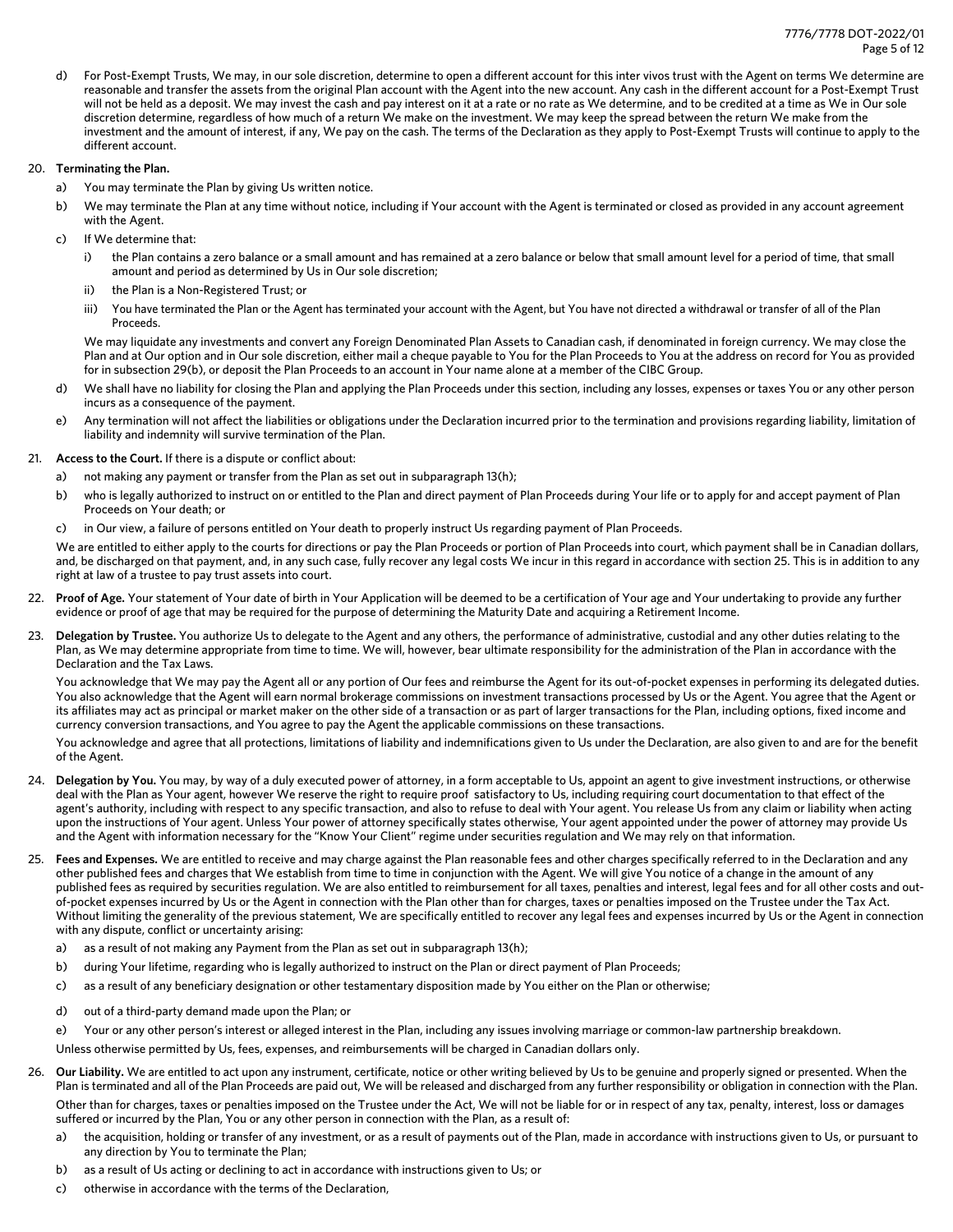unless caused by Our gross negligence, bad faith or wilful misconduct, or in Quebec, unless caused by Our intentional or gross fault. Without limiting the generality of that statement, You will have no claim whatsoever against Us in relation to any losses, diminution, damages, charges, costs, taxes, assessments, levies, interest, demands, fines, claims, penalties, fees or expenses incurred directly or indirectly with respect to the administration or trusteeship of the Plan or the Plan Assets ("Liabilities"), except Liabilities directly caused by Our gross negligence, bad faith or wilful misconduct, or in Quebec, unless caused by Our intentional or gross fault. You specifically acknowledge that We will not be responsible for Liabilities caused by any action or inaction of the Trustee or the Agent in each one's personal capacity.

The Trustee shall have only the obligations and liabilities provided in the Declaration and for greater certainty, shall not have any of the duties, obligations, or liabilities of an administrator of the property of others within the meaning of the Civil Code of Quebec.

You, Your heirs and Estate Representative and each beneficiary under the Plan agree to and by this Declaration do indemnify and save harmless Us, Our associates and affiliates and each of Our and their respective directors, officers, custodians, agents (including the Agent) and employees from and against all Liabilities of any nature whatsoever (including all expenses reasonably incurred in Our or their defence) which may at any time be incurred by any of Us or them, or be brought against any of Us or them by any person, regulatory authority or government authority, and which may in any way whatsoever arise out of or be connected in any way with the Plan. (This indemnity does not apply with respect to charges, taxes or penalties imposed solely on the Trustee under the Act.) If We or any of them are entitled to and make any claim under this indemnity, We may pay the claim from the Plan Assets. If the Plan Assets are insufficient to cover the claim, or if the claim is made after the Plan has ceased to exist, You agree to personally pay the amount of the claim and We may apply monies held for You in any other account with any member of the CIBC Group, including the Agent, other than a registered retirement savings plan or registered retirement income fund, to eliminate or reduce the claim.

The provisions of this section 26 shall survive the termination of the Plan.

- 27. **Replacement of Trustee.** We may retire as trustee of the Plan upon sending You sixty (60) days prior notice, provided that a successor trustee has been appointed in writing by the Agent and the successor trustee has accepted the appointment. We will transfer all records and investments of the Plan to the successor trustee immediately upon retirement. Any trust company resulting from a merger, amalgamation or continuation to which We are party, or succeeding to substantially all of Our RRSP and RRIF trusteeship business (whether by sale of the business or otherwise), will, if authorized, become the successor trustee of the Plan without further act or formality.
- 28. **Amendments.** We may propose to change, either permanently or temporarily, any term of the Declaration (including fees, charges or other amounts required to be paid by you under the Declaration) or replace the Declaration with another declaration, at any time. We will give you written notice of a proposed change and any other information required by law, at least 30 days before the change is stated to come into effect in the notice in accordance with sub section 29(b), the "Notice to You" provision. You may refuse the change by terminating the Plan without cost, penalty or cancellation indemnity (other than taxes or penalties imposed under the Tax Laws or any third party as a result of your termination of the Plan, which will remain Your responsibility) by notifying Us within 30 days of the effective date of the change. You can obtain a copy of the current Declaration by visiting Our website or by contacting us.

## 29. **Notice.**

- a) Notice By You: Any notice or instructions given by You to Us shall be given by personal delivery or by mail (postage prepaid) to the Trustee, care of, CIBC Investor Services Inc., 161 Bay Street, 4th Floor, Toronto, Ontario M5J 2S8 or at another address that We may from time to time specify in writing. The notice or instruction shall be deemed to have been given on the day that it is actually delivered to or received by Us.
- b) Notice To You: We can communicate with you about the Plan in any manner permitted by law, including (as applicable), by mail, telephone, fax, email or other electronic means at any address or number you provide or any other relevant channels (including branch, website or mobile app notices), and You agree that We may send You confidential information by these means. We will consider that You have received communications as follows (whether You actually receive them or not):
	- i) if We send the communication by prepaid mail, on the third business day after the date on the postmark; and
	- ii) in any other case, on the day the communication or notice is displayed or provided to You.

We may contact You outside of business hours for time-sensitive matters. You are responsible for making sure We have Your current address. If something We send You cannot be delivered and is returned to Us, We will not send anything else until You give us a current address.

- c) Notice to Us by Third Parties: While any legal notice or document issued by a third party in respect of the Plan will be effectively served if served on Us at the address in subsection 29(a), service may be accepted, at Our discretion, at any location of the Trustee or Agent or CIBC or any member of the CIBC Group. If any expenses are incurred in responding to any third party legal notice or document, such expenses may be charged to the Plan as out of pocket expenses under section 25. We may, but are not required to, notify You of the receipt of any legal notice or document before We comply with it. We may serve You with any legal notice or document by mailing it to You by ordinary mail in accordance with subsection 29(b). Any payment made by Us to a third party claimant under any legal process, if the payment is made in good faith, is a discharge of Our obligations under this Declaration and with respect to the Plan, to the extent of the amount paid.
- 30. **Collection, Use and Disclosure of Information.** We may collect information during the course of Your relationship with Us from credit bureaus, other financial institutions, mutual fund companies, and references You provide to Us. We may disclose information to credit bureaus, other financial institutions, mutual fund companies and other issuers, law enforcement agencies, regulators and self-regulatory organizations. (The word "Information" means financial and financially related information about You, including information to identify You or qualify You for products and services, or information that We need for regulatory requirements.) We may use Information to identify You, protect You, and Us from fraud and error, understand Your needs and eligibility for services, recommend particular products and services to meet Your needs, provide ongoing service, administer referral arrangements that You have agreed to, facilitate tax and other reporting by mutual fund companies and other issuers, and to comply with legal, regulatory and self-regulatory requirements.

We may also collect, use and disclose Information for any purpose required or permitted by law, a regulator or a self-regulatory organization. We may share information within the CIBC Group for legal and regulatory purposes, to manage risk and to update Your information as described in the CIBC privacy brochure, "Your Privacy Is Protected". This policy brochure describes how the CIBC Group collects, uses, discloses, and retains information about You and the products and services You use and is available at any CIBC branch or www.cibc.com. In addition upon Your death, for the purposes of administration of the Plan or where the information is reasonably necessary for the administration of Your estate, We may share information about the Plan, including information contained in the Application and any Instrument, with Your Estate Representative, even if there is a designated beneficiary for the Plan, or with any one or more of the designated beneficiaries.

- 31. **Electronic writing and signature.** Where writing or signature are required, in Our sole discretion and subject to applicable law, these may be in electronic form.
- 32. **Reference to Statutes.** All references in the Declaration to any statute, regulation or any provision of them will mean the statute, regulation or provision as it may be re-enacted or replaced from time to time. If any provision of the Act which is referred to in the Declaration is renumbered because of an amendment to the Act, then the reference in the Declaration is considered to be a reference to the renumbered provision.
- 33. **Binding.** The terms and conditions of the Declaration will be binding upon Your heirs and Estate Representative and upon Our successors and assigns. However, if the Plan or the Plan Assets are transferred to a successor trustee, then the terms of that successor trustee's declaration of trust will govern from then on.
- 34. **Governing Law.** This Declaration will be construed, administered and enforced in accordance with the laws of the Canadian province or territory in which You live, or if You do not live in Canada, with the laws of Ontario.
- 35. **Quebec only.** You confirm that you have requested that this document, and any other documents relating to it, be in English. *Vous reconnaissez avoir exigé que ce document, ainsi que tout document s'y rattachant, soient rédigés en langue anglaise.*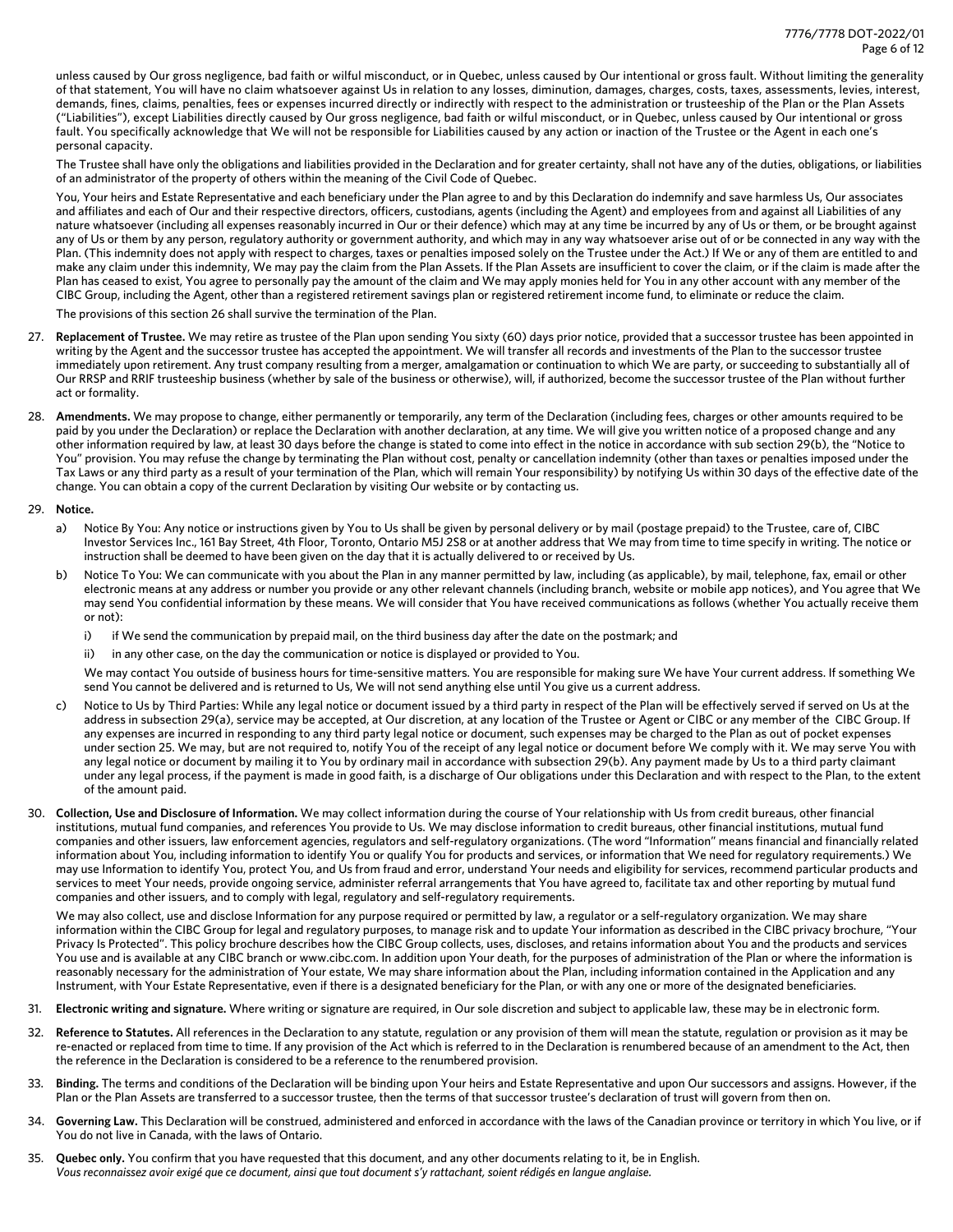# **CIBC Investor Services Inc. Self-Directed Retirement Income Fund Declaration of Trust**

CIBC Trust Corporation, a trust company existing under the laws of Canada, agrees to act as trustee for You, the annuitant named in the Application, as defined below, to establish and operate a CIBC Investor Services Inc. Self-Directed Retirement Income Fund (the "Fund")in accordance with the Income Tax Act(Canada), upon the following terms:

**Some Definitions.** In this Declaration of Trust, in addition to terms defined elsewhere in it:

"Act" means the Income Tax Act (Canada);

"Agent" means CIBC Investor Services Inc., which is an affiliate of the Trustee;

"Application" means the CIBC Investor's Edge Self-Directed Retirement Income Fund Application or the CIBC Imperial Investor Service Retirement Income Fund Application the Annuitant's application to the Agent for the Plan;

"Annuitant" means You and after Your death, the Successor Annuitant;

"CIBC" means Canadian Imperial Bank of Commerce unless otherwise stated;

"CIBC Group" means CIBC and its subsidiaries that currently offer deposits, loans, mutual funds, securities trading, mortgages, trust, and insurance services;

"Common-law Partner" has the meaning set out in the Act;

"Declaration" means this CIBC Investor Services Inc. Self-Directed Retirement Income Fund Declaration of Trust. Unless otherwise indicated, any reference to sections, subsections, paragraphs and subparagraphs mean those provisions in the Declaration;

"Estate Representative" means the person or persons who has or have demonstrated, with evidence satisfactory to Us, (which may include letters probate or other court documentation), Your death and that person or those persons is or are the legal representative of Your estate;

"Foreign Denominated Fund Assets" means Fund Assets denominated in a currency other than Canadian dollars;

"Fund Assets" has the meaning set out in section 4;

"Fund Proceeds" means Fund Assets, less any applicable taxes, interest or penalties that are or may become or have to be withheld or payable under the Tax Laws, and less costs of realization and any of Our fees, charges and expenses;

"Minimum Amount" has the meaning set out in subsection 146.3(1) of the Act;

"Non-Registered Trust" means the trust under the Declaration if the Minister of National Revenue does not accept the application to register the Fund as a RRIF under the Act; "Non-RRIF Trust" means a Non-Registered Trust or a Post-Exempt Trust;

"Post-Exempt Trust" means a Fund where December 31st of the year following the year of Your death has passed and no designated successor annuitant has taken over as Annuitant or the Fund Proceeds have not been fully paid out to those entitled on Your death or otherwise in accordance with the Declaration;

"PRPP" means a pooled registered pension plan, as defined in the Act;

"Retirement Income" has the meaning set out in the Act;

"RRIF" means a registered retirement income fund, as defined in the Act;

"RRSP" means a registered retirement savings plan, as defined in the Act;

"Spouse" means a spouse for the purposes of the Act;

"Successor Annuitant" means the individual who becomes the Annuitant after the death of a previous Annuitant in accordance with the terms of the Fund and the Act; "Tax Laws" means the Act and any applicable tax legislation of Your Canadian province or territory of residence as recorded in Your Application, as amended from time to time on proper notice to Us, provided that if You become a non-resident of Canada, "Tax Laws" means the Act;

"Trustee" means CIBC Trust Corporation and any successor trustee of the Fund;

"We", "Us" and "Our" means CIBC Trust Corporation and, where applicable, the Agent who acts on behalf of the Trustee for certain administrative tasks in respect of the Fund; and

"You", "Your" and "Yours" refer to the individual who has signed the Application and will be the owner of the Fund (under the Act, known as the "annuitant" of the Fund) and, after Your death means the Successor Annuitant, if applicable. The individual cannot be a trust or an individual as trustee of a trust.

- 1. **Registration.** We will apply for registration of the Fund as a RRIF under the Tax Laws. The purpose of the Fund is to provide You with a Retirement Income. Your name, date of birth, Social Insurance Number and any other information required by Canada Revenue Agency that You provide Us must match exactly to what Canada Revenue Agency holds in its records for You, or else the Fund may not be registered and will be a Non-Registered Trust and We are not liable if this happens. See sections 16 and 17 for what happens if this is a Non-Registered Trust. Whether the trust is a Non-Registered Trust shall be determined by Us in Our sole discretion and may occur after the first rejection of registration of the trust as a RRIF by Canada Revenue Agency.
- 2. **Locked-in Fund.** If this Fund is locked-in or restricted under federal or provincial pension legislation or by agreement, ("locked-in Fund") You must sign a locked-in agreement (the "Locked-in Agreement") when You sign the Application. The Locked-in Agreement contains terms that are required by the pension legislation or the transferring pension plan or financial institution. Some of those terms override the terms of the Declaration (for example, payments from the Fund are restricted by a maximum yearly amount; successor annuitant and other beneficiary designation provisions may not apply). You acknowledge that if there is a conflict at any time between the pension legislation and the Tax Laws, We will not contravene the Tax Laws or do anything that may result in a tax liability to Us or the Agent.

3. **Acceptance of Property into the Fund.** We will accept transfers into the Fund of cash and other property as We may permit only from:

- a) RRSP, RRIF or PRPP: an RRSP, RRIF or PRPP under which You are the annuitant;
- b) Transfers of Refunds of Premium, etc.: You, if it is an amount described in sub-paragraph 60(I)(v) of the Act (which permits transfers of RRSP refund of premiums, RRSP annuity commutation payments, and RRIF designated benefits);
- c) Transfer on Marriage or Common-law Partnership Breakdown: a RRIF, or RRSP or PRPP belonging to Your Spouse/Common-law Partner or former Spouse/ Common-law Partner where You and Your Spouse/Common-law Partner or former Spouse/Common-law Partner are living separate and apart and the transfer is made under a decree, order, or judgment of a competent tribunal, or under a written separation agreement, relating to a division of property between You and Your Spouse/Common-law Partner or former Spouse/Common-law Partner in settlement of rights arising out of, or on the breakdown of, Your marriage or common-law partnership. Both You and Your Spouse/Common-law Partner or former Spouse/Common-law Partner must be alive at the time of the transfer for Us to complete it;
- d) Pension Plan Transfers: a registered pension plan as defined in the Act of which You are a "member" (as defined in subsection 147.1 (1) of the Act), or a registered pension plan of Your Spouse/Common-law Partner or former Spouse/Common-law Partner in accordance with subsection 147.3(5) or (7) of the Act (which permits a transfer on marriage/common-law partnership breakdown or after the Spouse/Common-law Partner or former Spouse/Common-law Partner dies); or
- e) Other Transfers: such other sources as may be permitted under the Tax Laws from time to time.

We may determine the minimum dollar amount of each transfer to the Fund that We will permit and We may change that amount at any time. No transfers may be made into the Fund after Your death.

- 4. **Investments.** We will hold property received in accordance with section 3 and any investments, income or gains on them (the "Fund Assets") in trust, to be held, invested and used according to the terms of this Declaration and the Tax Laws. Where the Fund is a Non-RRIF Trust, this section is subject to sections 16 and 17:
	- a) All investment management authority is solely Your responsibility. This means any statutory rules regarding authorized trustee investments or trustee's duty with regard to investment where the trustee is charged with managing the investments, do not apply to this trust. We will hold, invest and sell the Fund Assets according to Your instructions. We may require any instructions to be in writing.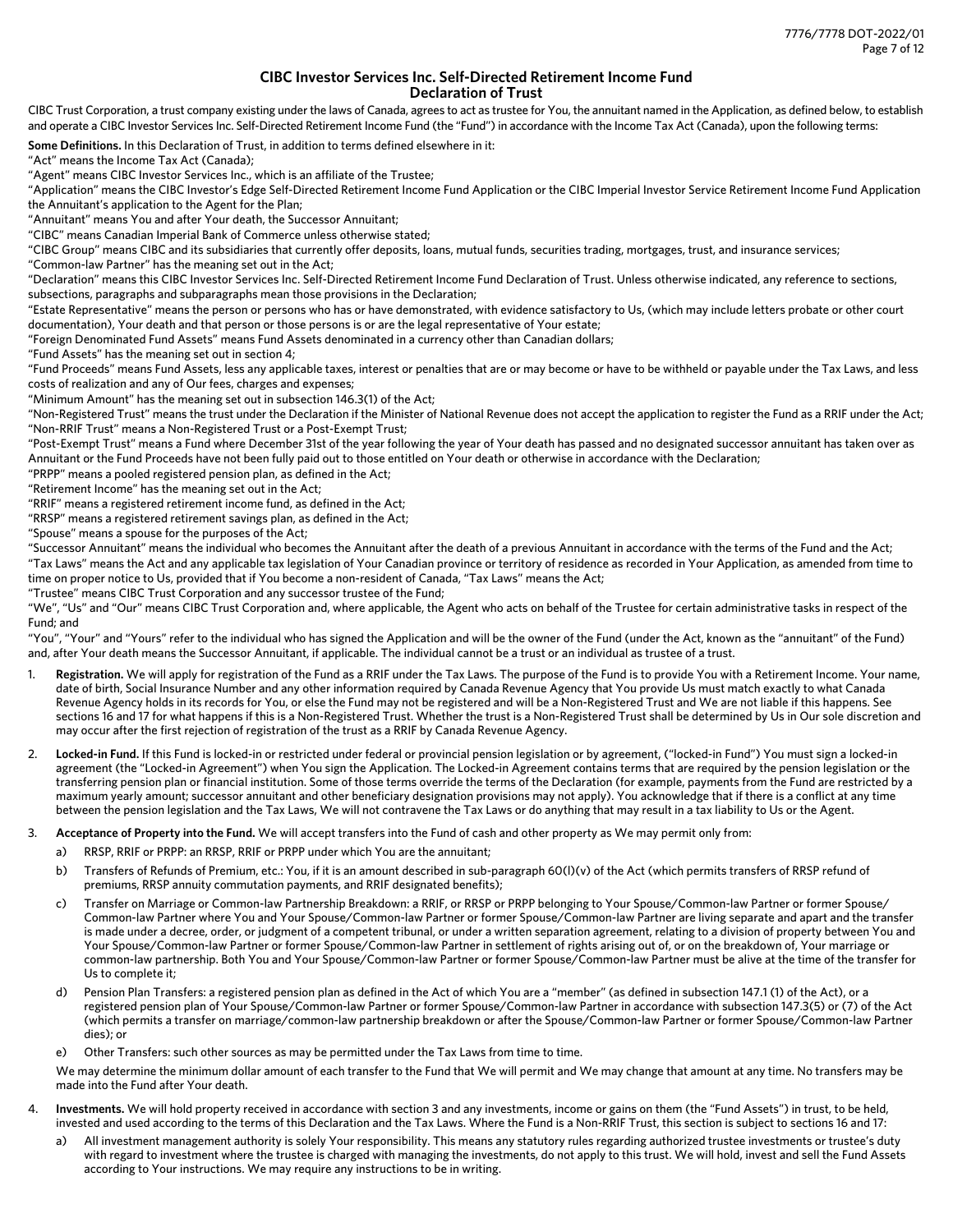- b) Notwithstanding anything in the Declaration, We may decline to accept any particular transfer or contribution or to make or continue to hold any particular investment, in Our sole discretion or for any reason, including any Foreign Denominated Fund Asset or any asset if it does not comply with Our administrative requirements or policies in place from time to time. We may also need You to provide special supporting documentation as a condition to Our making certain investments for the Fund.
- c) The necessary funds or securities must be in the particular currency of the Fund before any transaction can occur in that currency.
- d) Any cash balance will be held as a deposit with the Trustee under the Trust and Loan Companies Act (Canada), payable on demand. The Trustee may pay interest on the deposit at a rate and to be credited at a time as it in its sole discretion determines.
- e) It will be Your responsibility to determine whether any transfer, contribution or investment is or remains a "qualified investment" and is not a "prohibited investment" for RRSPs pursuant to the Tax Laws. The Trustee shall exercise the care, diligence and skill of a reasonably prudent person to minimize the possibility that the Plan holds a non-qualified investment. The Plan will bear any taxes, penalties and/or related interest imposed under the Tax Laws. If the Plan Assets are insufficient to pay any taxes, penalties or related interest incurred, or if taxes, penalties or related interest are imposed after the Plan has ceased to exist, You must pay or reimburse Us directly for any such taxes, penalties or related interest other than for charges, taxes or penalties imposed on the Trustee under the Act. You are also responsible for any taxes, interest and/or penalties imposed on You under the Tax Laws for acquiring or holding either non-qualified investments or prohibited investments. Should an investment no longer be a qualified investment for an RRSP under the Act, We may, in our sole discretion, withdraw that investment from the Plan and deliver it to You in kind, or sell it and retain the proceeds in the Plan. We shall determine the fair market value of the investment for tax reporting purposes in such manner as we determine in our sole discretion.
- f) We will not be responsible for any loss or tax resulting from the sale or other disposition or any valuation of any investment forming part of the Fund Assets including, any conversion to or from Foreign Denominated Fund Assets for any purposes of the Fund.

#### 5. **Foreign Denominated Fund Assets.** Where You have chosen Foreign Denominated Fund Assets to be bought, sold or held in the Fund:

- a) Any tax withholding or reporting under Tax Laws in regard to Foreign Denominated Fund Assets will be in Canadian dollars, at the applicable exchange rate. It is Your responsibility to make sure any limits under Tax Laws that apply to You and the Fund are met, including if a transaction involves Foreign Denominated Fund Assets;
- b) We may transfer assets within the Fund between different currencies in order to administer the Fund, including to prevent debit balances; and
- c) In connection with any transfer within or from the Fund or any withdrawal or payment of fees and expenses under the Declaration, We may sell and convert between Foreign Denominated Fund Assets of different currencies or between Canadian dollars and Foreign Denominated Fund Assets at the applicable exchange rate. We will have no liability to You in respect of any sold or converted Fund Assets or for any losses that may result from those sales or conversions.
- 6. **Your Account and Statements.** We will maintain an account in Your name showing all contributions, transfers, investments and withdrawals. We will provide You account statements as required under securities regulations. We will make returns and file reports as may be required from time to time by the Tax Laws.
- 7. **Management and Ownership.** We may hold any investment in Our own name, in the name of Our nominee or Agent, in bearer form or in another name or form, or with any custodian, clearing corporation or depository as We may determine. We may generally exercise the power of an owner with respect to the Fund Assets, including the right to vote or give proxies to vote, however, We may decline to act or as a condition to acting may require You to sign documents related to subscriptions, voting, proxies or other corporate actions, as We in Our sole discretion determine and We will have no liability for acting or declining to act. We may sell assets to pay any assessments, taxes or charges in connection with Your or the Fund's liability. In exercising Our rights and carrying out Our responsibilities, We may employ agents and advisors, including legal counsel, and may act or not act on the advice or information of any agent or advisor.
- 8. **Payments.** In each calendar year (the "Year"), We will make payments from the Fund to You as follows:
	- a) Minimum Amount: The Act requires that You receive payments each Year from the Fund that total at least the Minimum Amount. We will make one or more payments to You, totalling not less than the Minimum Amount. In the Year in which the Fund is opened, the Minimum Amount is zero, meaning that You do not have to take payments if You do not want to. For subsequent Years, the Minimum Amount varies each Year, depending on the Year in which the Fund is opened and Your age (or Your Spouse's/Common-law Partner's age, if You elected before the first payment was made from the Fund that payments be based on Your Spouse's/Common-law Partner's age). If required by the Tax Laws, tax will be withheld from payments of the Minimum Amount. The value of the Fund Assets will be, for the purposes of determining the Minimum Amount, the market value at the beginning of the Year, and for all other purposes, the market value as determined by Us from time to time.
	- b) Excess Payments: Subject to applicable pension legislation or agreement if this is a locked-in Fund, You may direct Us to make payments that exceed the Minimum Amount by giving Us directions in a form acceptable to Us. Tax will be withheld from the excess over the Minimum Amount as required by the Tax Laws.
	- c) Payment Frequency: Payments shall be made to You in the amounts, and at the times, as You may elect from time to time from the available payment options and subject to the Tax Laws. You must give written notice to Us in a form acceptable to Us.
	- d) Final Payment: The final payment on the completion of the Fund must equal the value of the Fund Assets at the time of the final payment (less all proper charges, including the fees, costs, and expenses payable under section 22, and any applicable taxes), or as required by the Tax Laws.
	- e) Tax Withheld from payments: Tax shall be withheld from any payment out of the Fund as required by Tax Laws.
	- f) Restrictions on payments: We will not make any payments other than those described in this section or in sections 9 (transfers) and 11 (death). No payment will be for an amount exceeding the value of the Fund Assets immediately before such payment. No payment from the Fund may be assigned, in whole or in part.
- 9. **Transfers (on Relationship Breakdown or Otherwise).** Subject to any reasonable requirements We impose, You may direct Us in writing to transfer all or any part of the Fund Proceeds (net of any property We must retain under the Tax Laws to ensure that the Minimum Amount can be paid to You in that year) to:
	- a) a RRIF or PRPP under which You are the annuitant;
	- b) a registered pension plan under which you are a member, as provided in the Act; or
	- c) a RRSP or RRIF under which Your Spouse, former Spouse, Common-law Partner or former Common-law Partner, from whom You are living separate and apart, is the annuitant and the transfer is made under a decree, order or judgment of a competent tribunal, or under a written separation agreement, that relates to a division of property in settlement of rights that arose out of, or on the breakdown of, Your marriage or common-law partnership. Both You and Your Spouse/ Common-law Partner or former Spouse/Common-law Partner must be alive at the time of the transfer for Us to complete it.

These transfers will take effect in accordance with the Tax Laws and any other applicable law and within a reasonable time after any required forms have been completed. If the transfer is to another RRIF under which You are the annuitant, We will also transfer all information necessary for the continuance of the Fund. Subject to section 10, You may request in writing which Fund Assets You wish Us to transfer in kind or sell.

- 10. **Payments, Transfers and Asset Liquidation Generally.** The following applies to any withdrawals, transfers or any other payments required under the Declaration including fees and expenses under section 22, all referred to in this section as "Payment" or "Payments", and any other time assets are liquidated:
	- a) It is solely Your responsibility to ensure that there is sufficient cash in the Fund to make Payments. We are not required to make any Payment in kind.
	- b) In order to make any Payment, to the extent We deem appropriate, We may, without notice to You, sell all or convert part of any of the Fund Assets at the price or prices as We, in Our sole discretion, may determine, and We will deduct any applicable fees and expenses. We will have no liability to You in respect of any sold or converted Fund Assets or for any losses that may result from those sales or conversions.
	- c) We will withhold and remit any income taxes as required.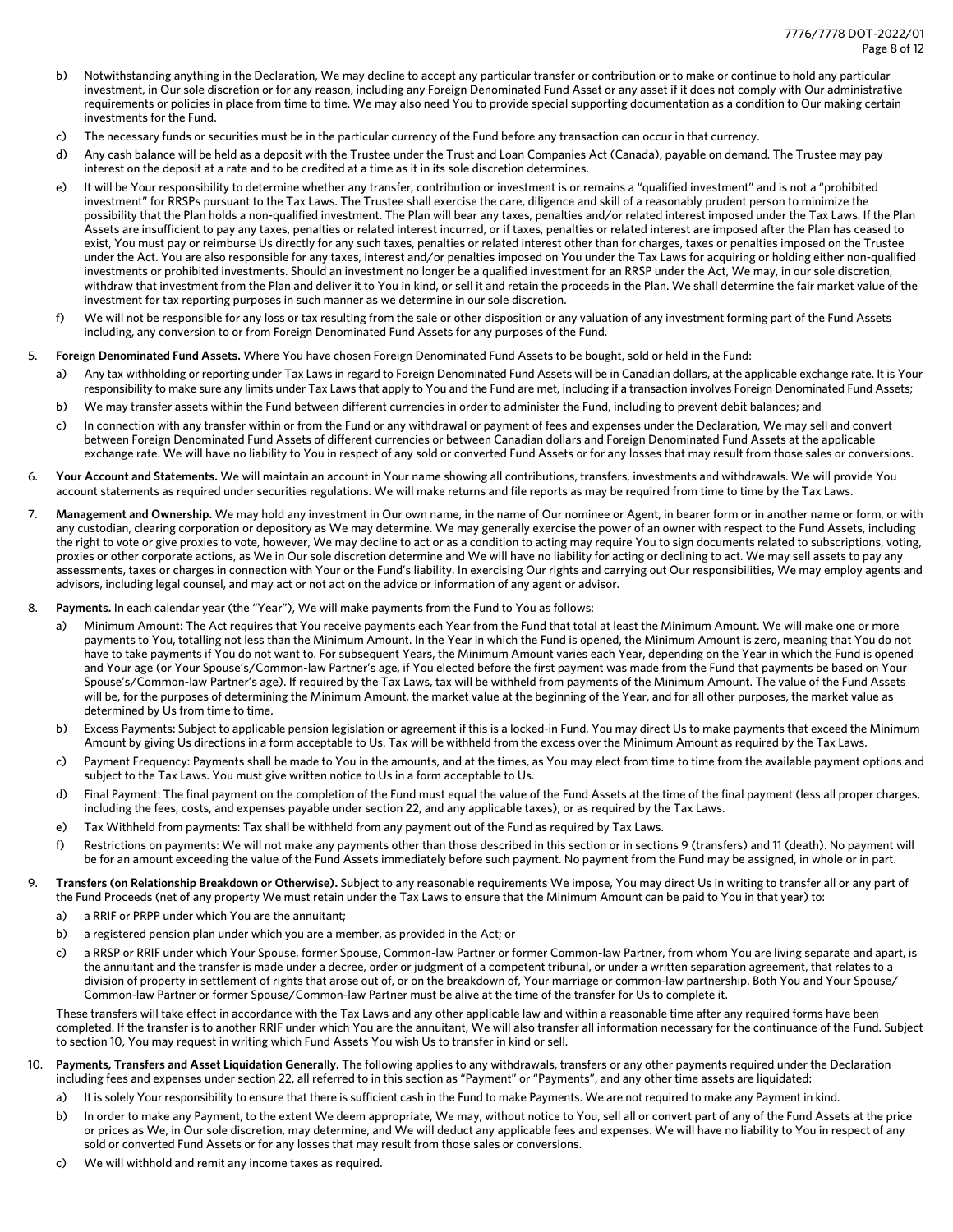- d) A Payment or asset liquidation will only take effect in accordance with the Tax Laws and any other applicable law. No withdrawal or transfer will be made until all liabilities (including for all fees, charges and taxes) have been paid or provided for.
- e) In connection with any Payment or asset liquidation, We may, without notice to You, sell and convert between Foreign Denominated Fund Assets of different currencies or between Canadian dollars and Foreign Denominated Fund Assets, at the applicable exchange rate. We will have no liability to You in respect of any sold or converted Fund Assets or for any losses that may result from those sales or conversions.
- f) Any exchange required between Canadian and foreign currency will be carried out by CIBC or a member or associate of the CIBC Group (any of which is referred to in this paragraph as "CIBC"). In performing any actual currency conversion in or for the Fund, CIBC will act as principal in buying and selling currency from and to You and CIBC will earn spread-based revenue determined by the difference between the rates at which CIBC buys and sells the currency, the rates determined by CIBC in its sole discretion at the time of the buy and sell without having to obtain rates that limit the spread-based revenue. The spread-based revenue will be in addition to any commission, fee or revenue otherwise payable by You to CIBC on the transaction giving rise to the conversion of currency or otherwise payable to the Trustee of the Fund. The spread-based revenue will be in addition to any commission, fee or revenue otherwise payable by You on the payment out or on the account or otherwise payable to the Trustee or Agent.
- g) We will be discharged from all further duties and liabilities in respect of any Payment of Fund Assets.
- h) We are not required to make a Payment from the Fund at any time if We determine that We may suffer legal and/or reputational risk, or that We may be in violation of any law, rule, regulation, agreement or internal policy applicable to us. Without limiting the generality of the previous statement, this includes the Special Economic Measures Act (Canada), or any other regulatory sanctions.
- 11. **Payment on Death.** Subject to applicable pension legislation or agreement if this is a locked-in Fund, on Your death, We will pay the Fund Proceeds to the Estate Representative and not in accordance with any designation of successor annuitant or other beneficiary unless the designation of successor annuitant or other beneficiary is effective in Your jurisdiction as of the date of the Your death such that a RRIF or proceeds of a RRIF can pass outside of Your estate. Sections 12 through 15 are subject to this provision.
- 12. **Designation of Successor Annuitant or Other Beneficiary.** The following applies with respect to designation of a successor annuitant or other beneficiary on Your Death and is subject to section 11 and applicable pension legislation if this is a locked-in Fund:
	- a) A successor annuitant or other beneficiary may be designated in accordance with this paragraph with respect to entitlement to the Fund or the Fund Proceeds after Your death:
		- i) Spouse/Common-law Partner Successor Annuitant: You may designate Your surviving Spouse/Common-law Partner as the successor annuitant of the Fund after Your death, however, if the Fund becomes a Post-Exempt Trust, We in Our sole discretion, may not permit a designated successor annuitant to become a successor annuitant, but only to receive the Fund Proceeds as beneficiary.
		- ii) Beneficiary of Lump Sum: Alternatively, You may designate one or more persons ("Beneficiary" or "Beneficiaries") to receive the Fund Proceeds in a lump sum payment.
	- b) You understand that if You designated Your Spouse or Common-law Partner as the Successor Annuitant and You designated one or more beneficiaries under paragraph 12 (a)(ii) above, that beneficiary designation will only be effective if Your Spouse or Common-law Partner predeceases, disclaims You or is not Your Spouse or Common-law Partner on the date of Your death.
	- c) A designation may be made, changed or revoked by Will or by a written instrument in a form acceptable to Us which adequately identifies the Fund and is signed by and dated by You, as applicable, referred to as an "Instrument".
	- d) If an Instrument specifically designates a Spouse/Common-law Partner as successor annuitant and also designates a beneficiary other than a successor annuitant, the designation of successor annuitant will govern unless the Instrument explicitly provides otherwise.
	- e) By designating a beneficiary or not making a designation, You are deciding how the Fund Proceeds are dealt with on Your death. This should be done as part of Your estate planning, with appropriate legal and tax advice. If You designate a charity as a beneficiary, it must be incorporated. If You designate an entity that is not an individual or a corporation as Your beneficiary, that part of Your designation will be considered invalid and treated as not having been made by You.
	- f) It is not the Trustee's or Agent's responsibility, but is Your own responsibility, to make sure any successor annuitant or other beneficiary designation or other testamentary disposition reflects Your intentions from time to time, including if there is any change in Your status as a Spouse/Common-law Partner or the death or birth of any person You intend to designate as a successor annuitant or other beneficiary. It is Your responsibility to inform any Beneficiary, or RRIF Benefit Trustee or Minor's Trustee, both as defined below, designated successor annuitant or any person whom you may wish to appoint as Your estate representative of the terms of any designation or other testamentary disposition regarding the Fund. It is that person's responsibility to contact Us and provide Us with required information and documentation in order to access the Fund or Fund Proceeds; We are under no obligation to seek out that person during your lifetime or, after Your death. This includes informing any person you may have designated as successor annuitant, that the right to become a successor holder may no longer be available if the Fund is a Post-Exempt Trust, as provided in subsection 16(b). While We may choose to access the court after we have notice of Your death as set out in section 18, We are under no obligation to do that.
- 13. **Death of Annuitant.** The following applies on Your Death and is subject to section 11:
	- a) No transfers or contributions are allowed into the Fund after Your death.
	- b) We will pay the Fund Proceeds in accordance with the latest dated Instrument We have notice of in Our records upon receiving satisfactory evidence of Your death and any other documents that We may require.
	- c) We may delay payment or the disposition of Fund Assets and distribution of Fund Proceeds for any period We may determine in Our absolute discretion if We believe that a delay is required or advisable to determine the proper recipient of the Fund Proceeds or under any applicable law. We will not be liable for any loss caused by a delay.
	- d) If We receive more than one Instrument or evidence of it, satisfactory to Us in Our sole discretion, We are entitled to pay the Fund Proceeds in accordance with the Instrument having the most recent execution date.
	- e) A designated successor annuitant or other Beneficiary who disclaims or at law is treated as having disclaimed the interest in the Fund arising on Your death will be deemed to have predeceased You.
	- f) If You elected (designated) Your Spouse/Common-law Partner as the successor annuitant, this election will only be effective if Your Spouse/ or Common-law Partner:
		- i) has not predeceased You; and
		- ii) has not disclaimed or released the right to become the successor annuitant; and
		- iii) was Your Spouse/Common-law Partner on the date of Your death.
	- g) Unless otherwise provided in the Instrument:
		- i) if there is no effective designation of successor annuitant, if more than one Beneficiary is designated on the Instrument:
			- the Fund Proceeds will be divided among those of the Beneficiaries who survive You, in the percentage share specified by You (if the percentage was unclear or not specified, the Fund Proceeds will be divided equally);
			- B. should any Beneficiary predecease You, the percentage share of the deceased Beneficiary will be divided equally among the Beneficiaries who survive You; and
			- C. if only one of the Beneficiaries survives You, that Beneficiary will receive the entire Fund Proceeds;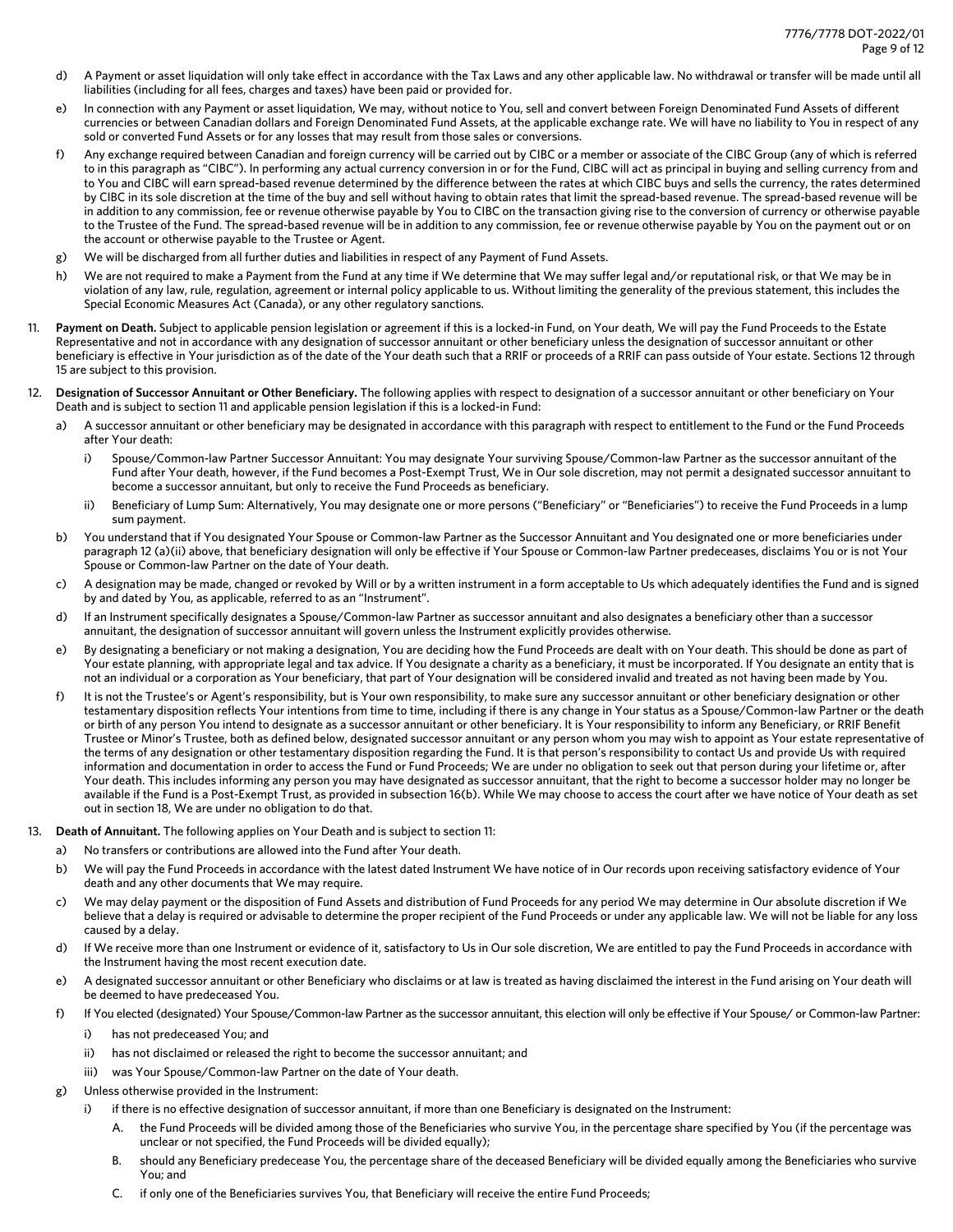- ii) if there is no effective successor annuitant designation and if no Beneficiary is designated or all designated Beneficiaries die before You, the Fund Proceeds will be paid to the Estate Representative.
- h) We will continue to hold the Fund Assets invested until We receive an instruction from the person or, if there is more than one entitled person, instruction from all persons entitled to the Fund Assets to dispose of the Fund Assets subject to proof, to Our satisfaction, of that person's or those persons' entitlement and subject to the following:
	- if the entitled person is the designated successor annuitant, subject to that person completing the necessary documents and procedures, We will change the name on the Fund to the name of that person;
	- ii) if the entitled person is the Estate Representative, on the Estate Representative's direction to pay the Fund Proceeds, We will pay the Fund Proceeds as directed;
	- iii) if the entitled person is a sole Beneficiary, on the sole Beneficiary's direction to pay the Fund Proceeds, We will pay the Fund Proceeds as directed;
	- iv) if the persons entitled are multiple Beneficiaries, upon the direction of all Beneficiaries to pay the Fund Proceeds, We will pay the Fund Proceeds as directed; however, if we have not received direction from each Beneficiary as to how to pay the Fund Proceeds to which that Beneficiary is entitled, or there are, in Our view conflicting directions We cannot reconcile, We will convert the Fund Assets to Canadian cash and pay the proportional entitlement of the Fund Proceeds as directed by each Beneficiary who has given Us a satisfactory direction and hold the remaining balance in cash. We shall have no liability for converting to or holding as Canadian cash under this section, including any losses, expenses or taxes any Beneficiary any other person incurs as a consequence of that conversion. For each Beneficiary from whom we have not obtained directions, We will be entitled to exercise Our discretion to pay the share of that Beneficiary into court in accordance with section 18.
- i) We will only change the name of the Fund into the name of the designated successor annuitant or make payments from the Fund to the designated successor annuitant or pay the Fund Proceeds to the Beneficiary or Beneficiaries or the Estate Representative, as applicable, if We receive satisfactory evidence of death and any other documents or information We may require. Without limitation this means We may require:
	- letters probate or similar documents in order to establish that the You did not subsequently revoke or amend the designation of successor annuitant or Beneficiary in those documents;
	- ii) certain information from the designated successor annuitant and proof satisfactory to Us that the designated successor annuitant was Your Spouse/ Common-law Partner of the at the time of Your death, among other things, in order for the designation of successor annuitant to be effective; and
	- iii) certain identification and other information from or about anyone before taking over as successor annuitant or receiving Fund Proceeds.
- j) All amounts referred to in section 22 will be deducted before any distribution is made. We will be fully discharged once We make any transfers or payments, including if the payment is made to a Minor's Trustee or RRIF Benefit Trustee, both as defined below, or change the name of the Fund into name of the designated successor annuitant, as applicable, and even though any beneficiary designation made by You may be invalid as a testamentary instrument.
- 14. **Minor Designated as Beneficiary.** Subject to section 11: If You designate a trustee for a minor, absent any other specific terms in the Instrument regarding holding, investing, distributing and succession of trustee, You are directing Us to pay the minor's share of the Fund Proceeds (the "Minor's Share") to the person or persons You are naming on the Instrument as the trustee for the minor (the "Minor's Trustee"), until the minor reaches the age of majority at which time the Minor's Trustee is to pay the Minor's Share to the minor. However, if you designate a Minor's Trustee, should the Minor's Trustee not survive You or should they be unwilling or unable to receive the Minor's Share in trust, You direct Us to pay the Minor's Share to the parent(s) or guardian(s) of the property of the minor if permitted by the applicable provincial legislation or if not permitted, to the applicable provincial official or into court as the case may be. Nothing in this section precludes the Minor's Trustee from purchasing an annuity for the benefit of the minor in accordance with the applicable sections of the Act if deemed appropriate in the circumstances.

You understand that:

- a) payment of the Fund Proceeds to the Minor's Trustee constitutes a sufficient discharge to Us and We have no duty or responsibility to see to the application of the Fund Proceeds in accordance with any trust provisions in the Instrument or otherwise at law;
- b) as a consequence of this designation, the minor will be entitled to claim and use the Minor's Share once he or she becomes an adult;
- c) it is Our recommendation and that of the Agent, that if You wish to designate a minor, You do not use a designation form but instead, that You set up a trust for the minor under Your Will or a formal beneficiary designation trust. You also understand that a properly drafted Will or trust would provide detailed instructions to the trustee(s) under the Will or trust, including with regards to permitted investments and the trustee's powers (for example, if needed, to advance funds to the minor before he or she becomes an adult). Without these instructions, the Minor's Trustee may be restricted in the types of investments that may be made and will be governed by trust legislation, which may be inflexible;
- d) We recommend that You obtain independent legal advice in respect of the effects of designating a minor or a Minor's Trustee; and
- e) You indemnify and save harmless, release and discharge Us and the Agent for and from any claims, expenses and/or losses which may arise or be incurred as a result of You designating the Minor's Trustee.
- 15. **RRIF Benefit Trustee.** Subject to section 11: If You designate trustee(s) as or for the Beneficiary of the Fund, You are directing Us to pay the Fund Proceeds to the trustee(s) ("RRIF Benefit Trustee") to hold and distribute in accordance with the governing trust provisions contained in the Instrument.

You understand that:

- a) payment of the Fund Proceeds to the RRIF Benefit Trustee constitutes a sufficient discharge to Us and We have no duty or responsibility to see to the application of the Fund Proceeds in accordance with any trust provisions in the Instrument or otherwise at law;
- b) We recommend that You obtain independent legal advice in respect of the validity and effect of designating the RRIF Benefit Trustee as or for the Beneficiary; and
- c) You indemnify and save harmless, release and discharge Us and the Agent for and from, any claims, expenses and/or losses which may arise or be incurred as a result of You designating the RRIF Benefit Trustee.
- 16. **Non-RRIF Trust.** If the trust under this Declaration is a Non-RRIF Trust, the following apply:
	- a) All references in the Declaration and the Application to "Fund", shall mean "Non-Registered Trust" or "Post-Exempt Trust", as applicable, and:
		- i) for a Non-Registered Trust, any reference to the trust being or having the attributes as a RRIF is to be disregarded including the provisions regarding designation of a successor annuitant or other beneficiary;
		- ii) for a Post-Exempt Trust, subject to subsection 16(b), the entitlement on death provisions in the Declaration and the applicable provisions of the Act, where the annuitant is deceased, continue to apply; and
		- to the extent necessary, the term "Fund" shall be read as "trust".
	- b) If the Fund is a Post-Exempt Trust, We may, in our sole discretion, not permit a designated successor annuitant to become a successor annuitant, and deem an election (designation) of a successor annuitant to be a designation to a Beneficiary to receive all of the Fund Proceeds, subject to section 11.
	- c) The Trustee shall make the necessary filings and payment of tax as required from time to time under the Act and shall be entitled to charge the costs of doing so as well as a Non-RRIF Trust administration fee as expenses under section 22.
	- d) Notwithstanding section 4, upon determining this is or is about to become a Non-RRIF Trust, as soon as administratively possible, the Agent will convert the Fund Assets to cash, which will be Canadian dollars regardless of the currency the investments were in previously, and the Trustee will hold them in cash or in a Canadian dollar money market fund offered by a member of the CIBC Group, as chosen by the Agent from time to time.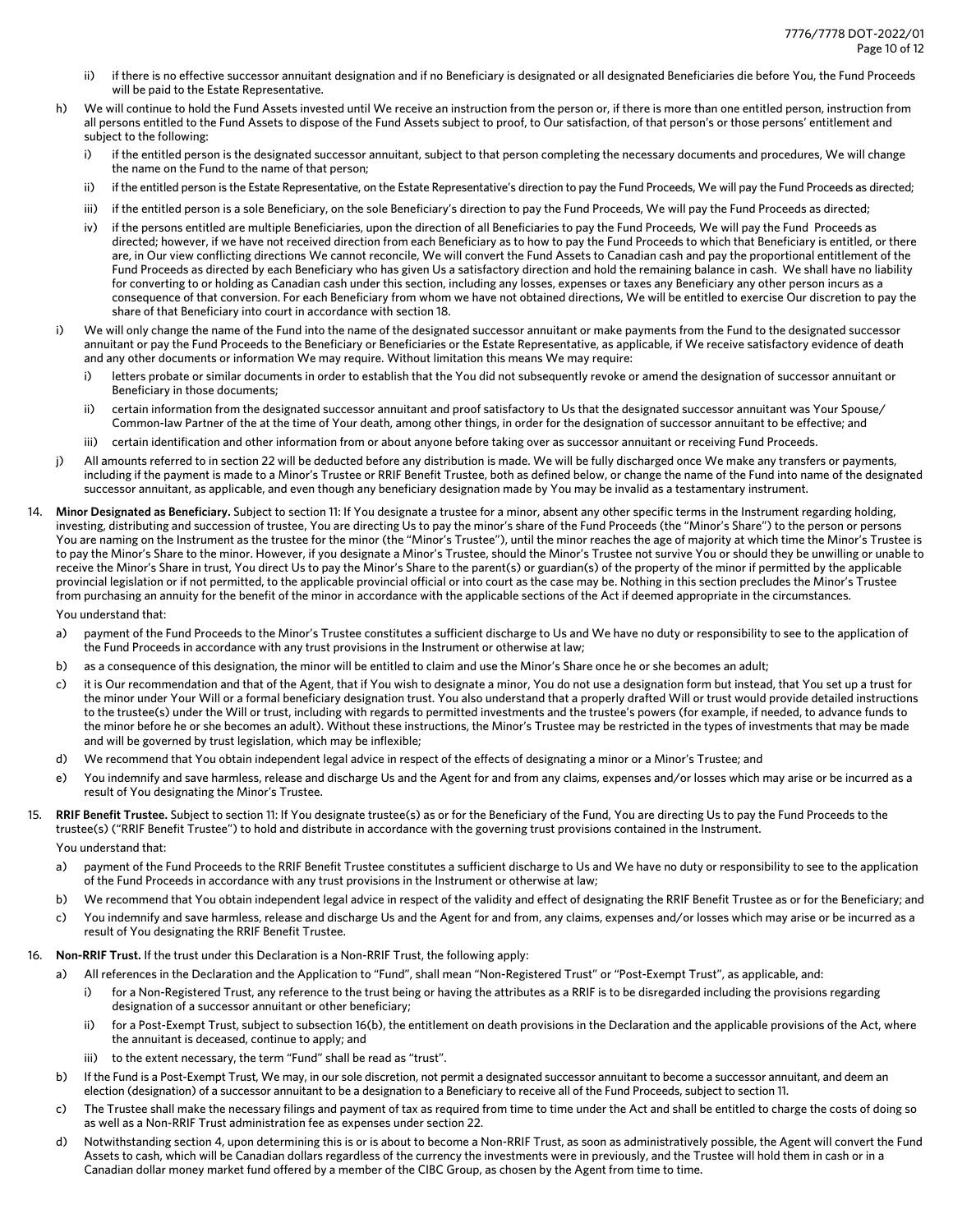e) For Post-Exempt Trusts, We may, in our sole discretion, determine to open a different account for this inter vivos trust with the Agent on terms We determine are reasonable and transfer the assets from the original Fund account with the Agent into the new account. Any cash in the different account for a Post-Exempt Trust will not be held as a deposit. We may invest the cash and pay interest on it at a rate or no rate as We determine, and to be credited at a time as We in Our sole discretion determine, regardless of how much of a return We make on the investment. We may keep the spread between the return We make from the investment and the amount of interest, if any, We pay on the cash. The terms of the Declaration as they apply to Post-Exempt Trusts will continue to apply to the different account.

## 17. **Terminating the Fund.**

- a) You may terminate the Fund by giving Us written notice.
- b) We may terminate the Fund at any time without notice, including if Your account with the Agent is terminated or closed as provided in any account agreement with the Agent.
- c) If We determine that:
	- i) the Fund contains a zero balance or a small amount and has remained at a zero balance or below that small amount level for a period of time, that small amount and period as determined by Us in Our sole discretion;
	- ii) the Fund is a Non-Registered Trust; or
	- iii) You have terminated the Fund or the Agent has terminated your account with the Agent, but You have not directed a withdrawal or transfer of all of the Fund Proceeds.

We may liquidate any investments and convert any Foreign Denominated Fund Assets to Canadian cash, if denominated in foreign currency. We may close the Fund and at Our option and in Our sole discretion, either mail a cheque payable to You for the Fund Proceeds to You at the address on record for You as provided for in subsection 26(b), or deposit the Fund Proceeds to an account in Your name alone at a member of the CIBC Group.

- d) We shall have no liability for closing the Fund and applying the Fund Proceeds under this section, including any losses, expenses or taxes You or any other person incurs as a consequence of the payment.
- e) Any termination will not affect the liabilities or obligations under the Declaration incurred prior to the termination and provisions regarding liability, limitation of liability and indemnity will survive termination of the Fund.

# 18. **Access to the Court.** If there is a dispute or conflict about:

- a) not making any payment or transfer from the Fund as set out in subparagraph 10(h);
- b) who is legally authorized to instruct on or entitled to the Fund and direct payment of Fund Proceeds during Your life or to apply for and accept payment of Fund Proceeds on Your death; or
- c) in Our view, a failure of persons entitled on Your death to properly instruct Us regarding payment of Fund Proceeds.

We are entitled to either apply to the courts for directions or pay the Fund Proceeds or portion of Fund Proceeds into court, which payment shall be in Canadian dollars, and, be discharged on that payment, and, in any such case, fully recover any legal costs We incur in this regard in accordance with section 22. This is in addition to any right at law of a trustee to pay trust assets into court.

- 19. **Proof of Age.** Your statement of Your date of birth in Your Application will be deemed to be a certification of Your age and Your undertaking to provide any further evidence or proof of age that may be required for the purpose of calculating Your Retirement Income.
- 20. **Delegation by Trustee.** You authorize Us to delegate to the Agent and any others, the performance of administrative, custodial and any other duties relating to the Fund, as We may determine appropriate from time to time. We will, however, bear ultimate responsibility for the administration of the Fund in accordance with the Declaration and the Tax Laws.

You acknowledge that We may pay the Agent all or any portion of Our fees and reimburse the Agent for its out-of-pocket expenses in performing its delegated duties. You also acknowledge that the Agent will earn normal brokerage commissions on investment transactions processed by Us or the Agent. You agree that the Agent or its affiliates may act as principal or market maker on the other side of a transaction or as part of larger transactions for the Fund, including options, fixed income and currency conversion transactions, and You agree to pay the Agent the applicable commissions on these transactions.

You acknowledge and agree that all protections, limitations of liability and indemnifications given to Us under the Declaration are also given to and are for the benefit of the Agent.

- 21. **Delegation by You.** You may, by way of a duly executed power of attorney, in a form acceptable to Us, appoint an agent to give investment instructions, or otherwise deal with the Fund as Your agent, however We reserve the right to require proof satisfactory to Us, including requiring court documentation to that effect of the agent's authority, including with respect to any specific transaction, and also to refuse to deal with Your agent. You release Us from any claim or liability when acting upon the instructions of Your agent. Unless Your power of attorney specifically states otherwise, Your agent appointed under the power of attorney may provide Us and the Agent with information necessary for the "Know Your Client" regime under securities regulation and We may rely on that information.
- 22. **Fees and Expenses.** We are entitled to receive and may charge against the Fund reasonable fees and other charges specifically referred to in the Declaration and any other published fees and charges that We establish from time to time in conjunction with the Agent. We will give You notice of a change in the amount of any published fees as required by securities regulation. We are also entitled to reimbursement for all taxes, penalties and interest, legal fees and for all other costs and outof-pocket expenses incurred by Us or the Agent in connection with the Fund other than for charges, taxes or penalties imposed on the Trustee under the Tax Act. Without limiting the generality of the previous statement, We are specifically entitled to recover any legal fees and expenses incurred by Us or the Agent in connection with any dispute, conflict or uncertainty arising:
	- a) as a result of not making any Payment from the Fund as set out in subparagraph 10(h);
	- b) during Your lifetime, regarding who is legally authorized to instruct on the Fund or direct payment of Fund Proceeds;
	- c) as a result of any beneficiary designation or other testamentary disposition made by You either on the Fund or otherwise;
	- d) out of a third-party demand made upon the Fund; or
	- e) Your or any other person's interest or alleged interest in the Fund, including any issues involving marriage or common-law partnership breakdown.
	- Unless otherwise permitted by Us, fees, expenses, and reimbursements will be charged in Canadian dollars only.
- 23. **Our Liability.** We are entitled to act upon any instrument, certificate, notice or other writing believed by Us to be genuine and properly signed or presented. When the Fund is terminated and all of the Fund Proceeds are paid out, We will be released and discharged from any further responsibility or obligation in connection with the Fund. Other than for charges, taxes or penalties imposed on the Trustee under the Act, We will not be liable for or in respect of any tax, penalty, interest, loss or damages suffered or incurred by the Fund, You or any other person in connection with the Fund, as a result of:
	- a) the acquisition, holding or transfer of any investment, or as a result of payments out of the Fund, made in accordance with instructions given to Us, or pursuant to any direction by You to terminate the Fund;
	- b) as a result of Us acting or declining to act in accordance with instructions given to Us; or
	- c) otherwise in accordance with the terms of the Declaration,